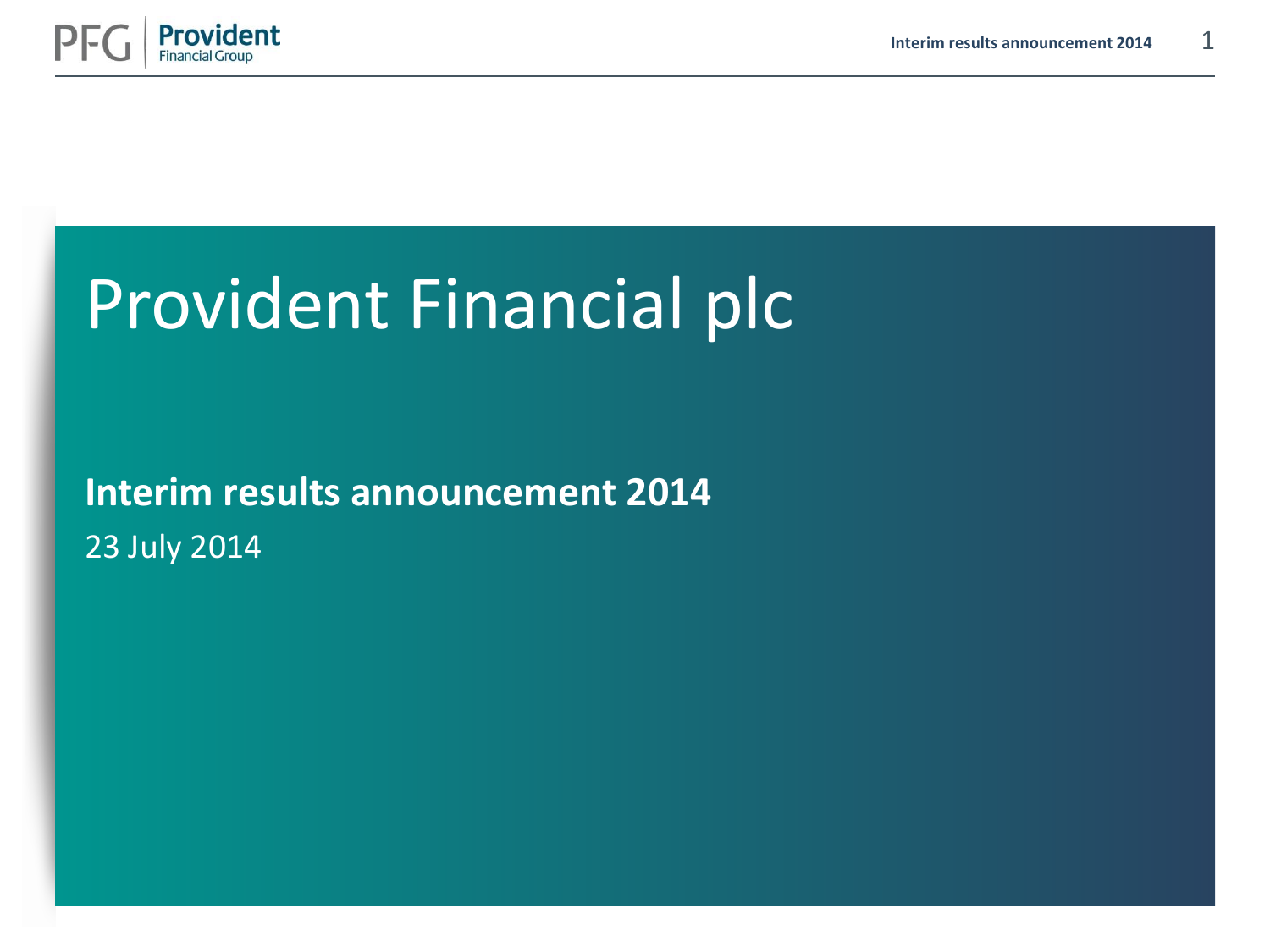

## **TODAY'S PRESENTATION**

- 1. Highlights and business overview
- 2. Financial review
- 3. Regulation, business development and outlook
- 4.Questions

Peter Crook

Andrew Fisher

Peter Crook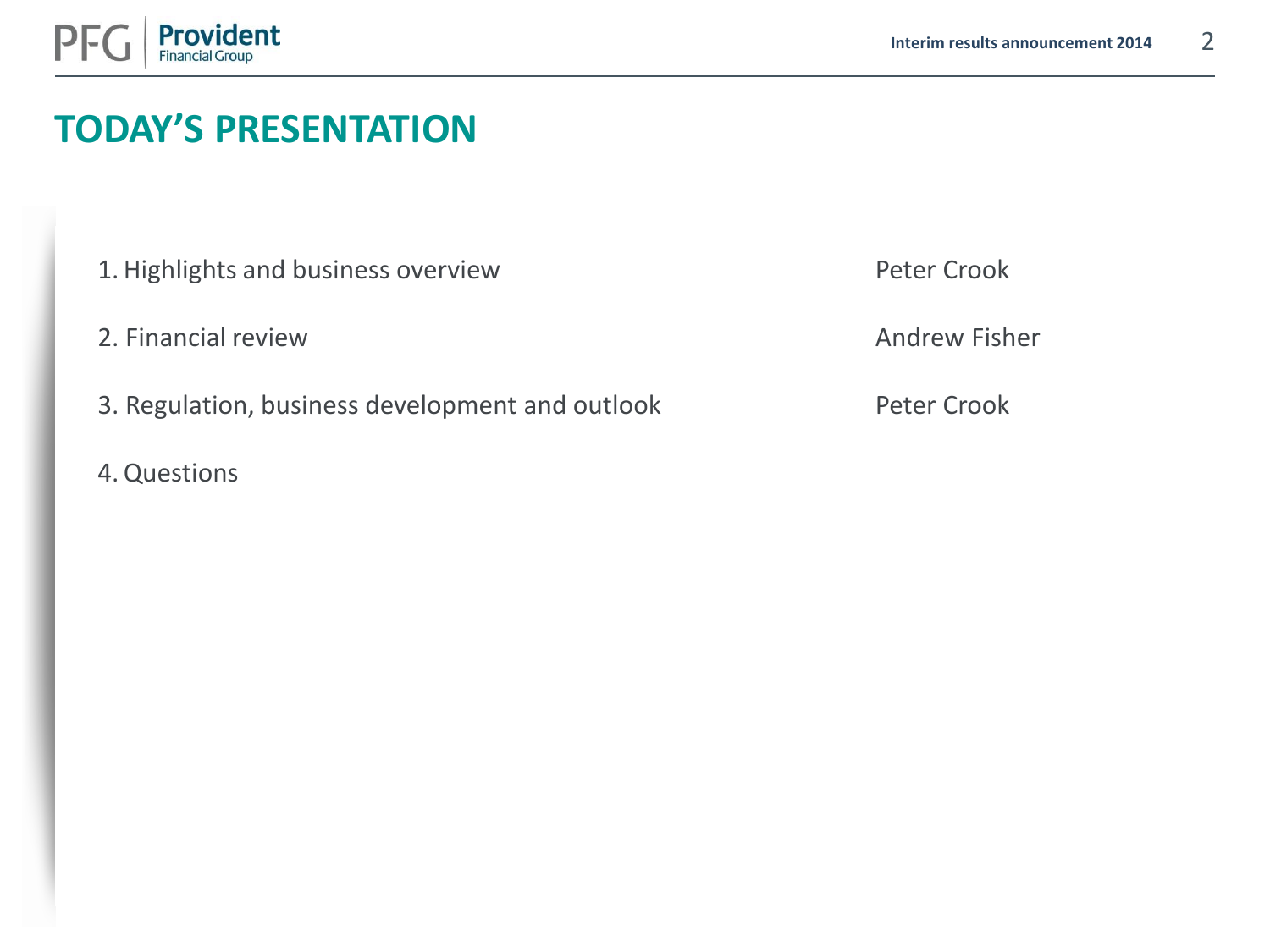

# Highlights and business overview

Peter Crook – Chief Executive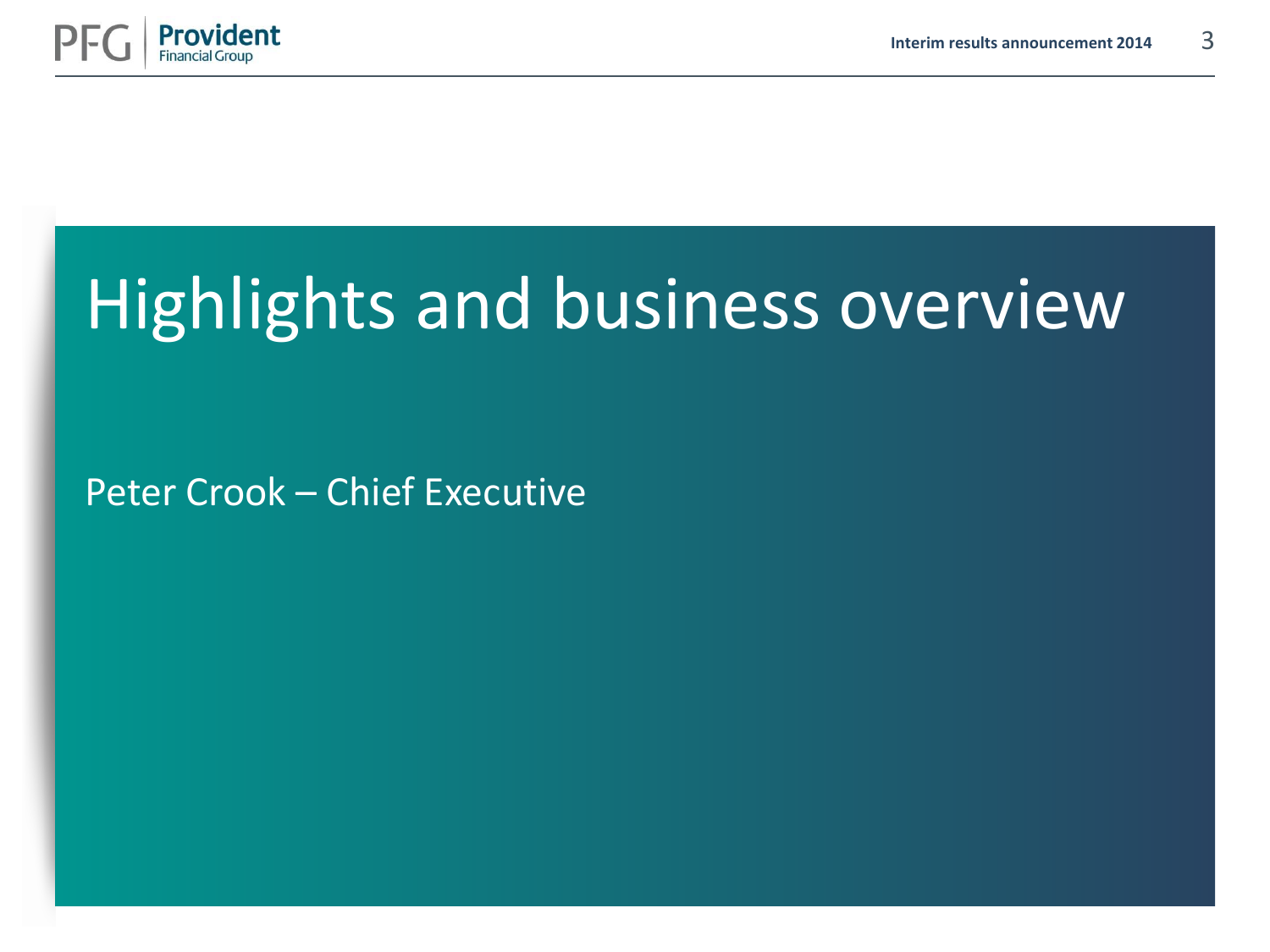

## **HIGHLIGHTS**

#### **Group performance supports a 10.0% dividend increase**

- Profit before tax up 23.0% to  $E94.1m<sup>1</sup>$  and adjusted EPS up 24.6% to 54.2p<sup>1</sup>
- Interim dividend per share up 10.0% to 34.1p supported by strong capital generation and earnings
- Strong growth and financial returns at Vanquis Bank
- Polish pilot operation showing encouraging momentum
- Repositioning and financial performance of home credit on track
- Build-out of Satsuma's online instalment lending capability progressing well
- Group fully funded through to seasonal peak in 2017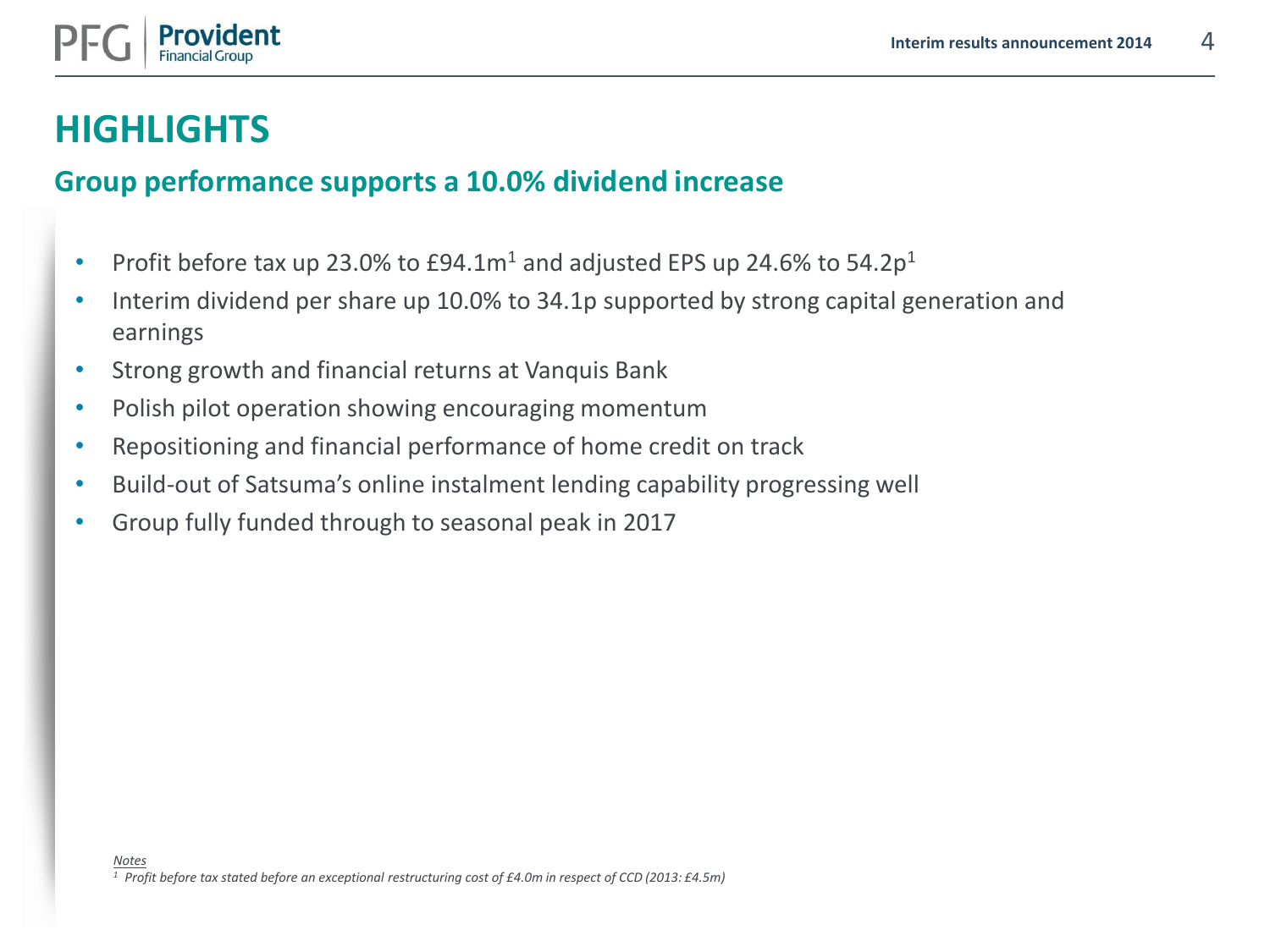

## **MARKET CONDITIONS AND BUSINESS POSITIONING**

#### **Vanquis Bank ‒ UK**

- Further development of presence in underserved, non-standard credit card market
- Strong flow of applications from both direct mail and internet channels
- Moderate increase in marketing activity of competitors
- UK unemployment has shown further reductions over the past year

#### **MARKET CONDITIONS BUSINESS POSITIONING**

- Tight credit standards, supporting record low arrears and above target risk-adjusted margin
- Continued investment in customer acquisition programme has maintained strong flow of new customers
- Progressing towards medium-term target of 1.3 to 1.5 million customers
- Credit standards to remain unchanged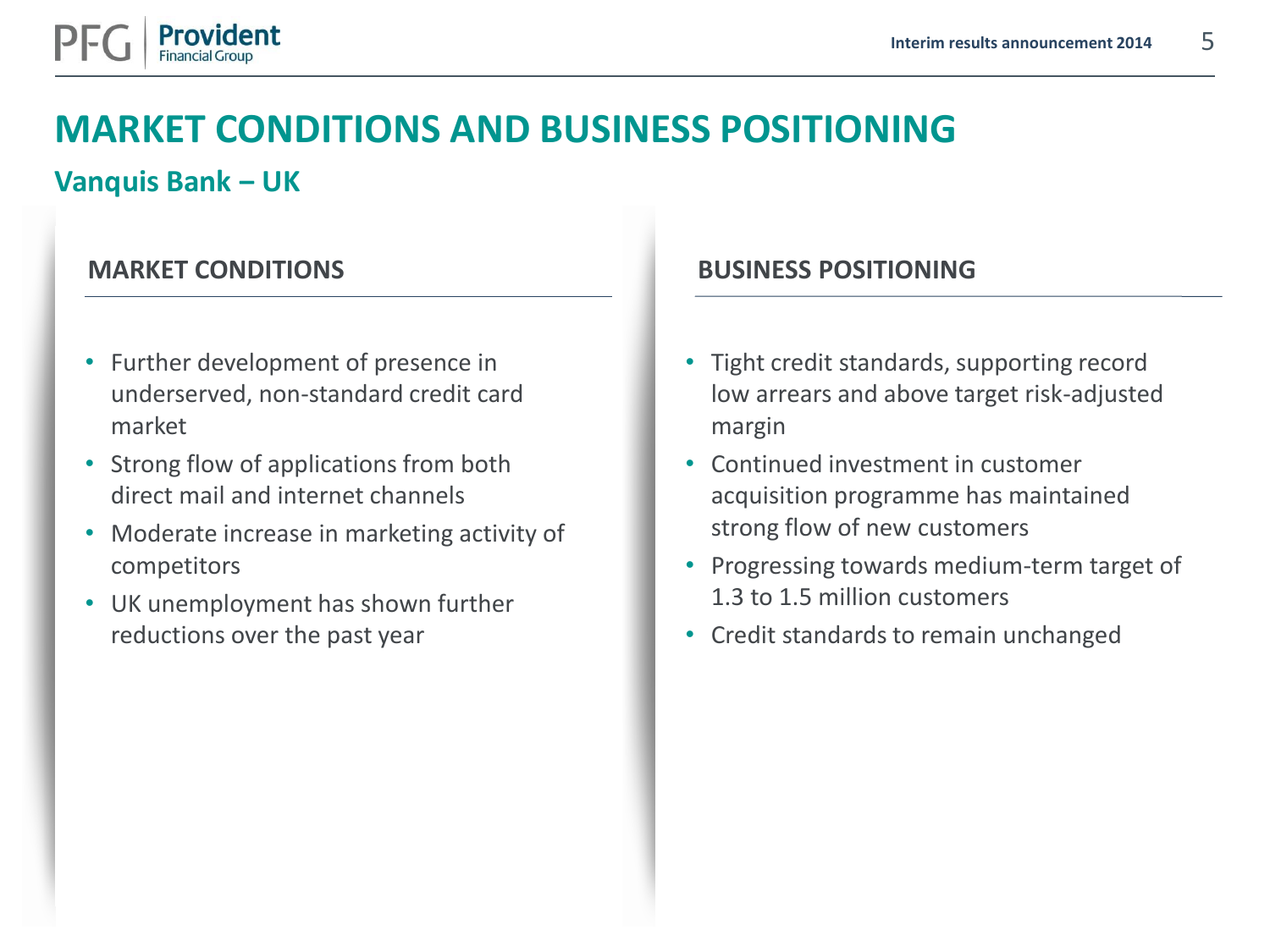

## **MARKET CONDITIONS AND BUSINESS POSITIONING CCD**

- Competitive landscape in home credit unchanged
- Marginal improvement in household disposable incomes as inflation of household bills has abated
- Home credit customer confidence still remains fragile
- Better quality customers have more credit choices than in the past
- Changing customer preferences driving strong growth in demand for online lending
- Dislocation of payday from regulation becoming visible

#### **MARKET CONDITIONS BUSINESS POSITIONING**

- Migration of home credit business to a leaner, better quality customer base on track
- Significant benefits from improvement in quality of book and success of standardised arrears processes
- Roll-out of field technology and related cost savings ahead of plan
- Capability to support rapid development of Satsuma will be completed by end of the year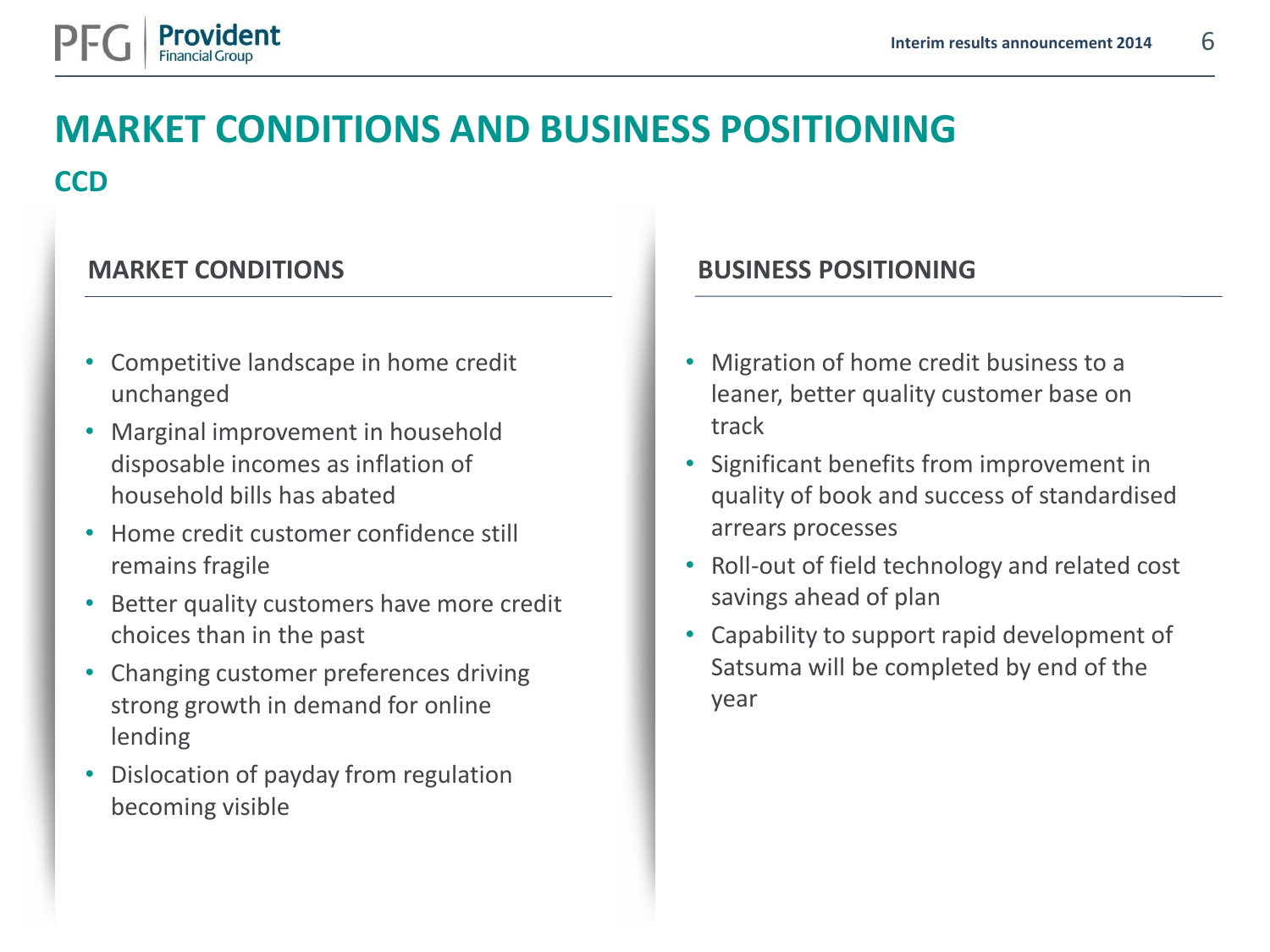

## Financial review

## Andrew Fisher – Finance Director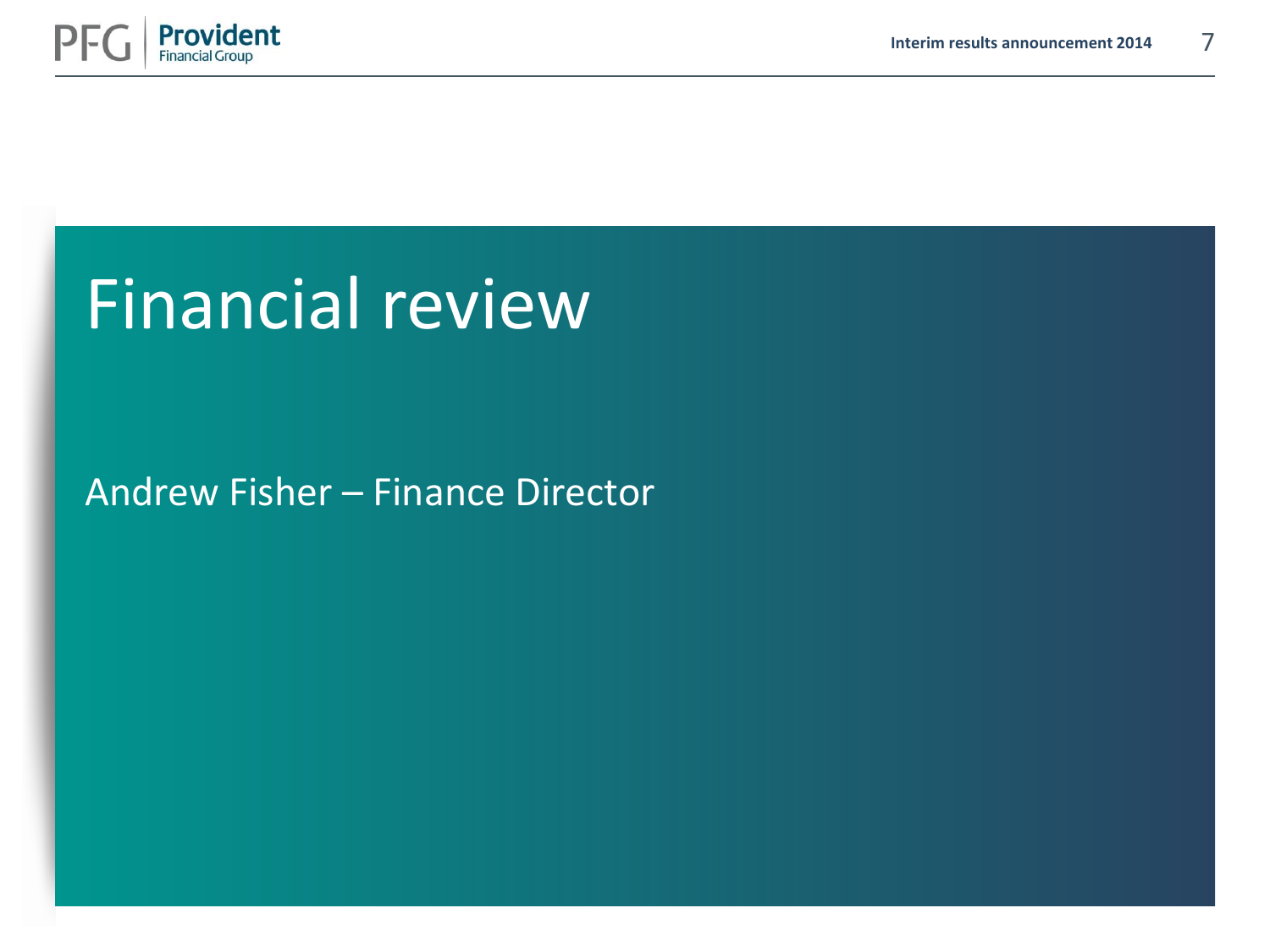

### **GROUP**

#### **Profit before tax**

| Six months ended 30 June                         | 2014<br>£m | 2013<br>£m | <b>Change</b><br>% |
|--------------------------------------------------|------------|------------|--------------------|
| Vanquis Bank:                                    |            |            |                    |
| $- UK$                                           | 68.3       | 50.2       | 36.1               |
| - Poland                                         | (4.6)      | (3.6)      | (27.8)             |
| <b>Total Vanquis Bank</b>                        | 63.7       | 46.6       | 36.7               |
|                                                  |            |            |                    |
| CCD                                              | 37.0       | 36.1       | 2.5                |
|                                                  |            |            |                    |
| Central costs                                    | (6.6)      | (6.2)      | (6.5)              |
|                                                  |            |            |                    |
| Profit before tax and exceptional items          | 94.1       | 76.5       | 23.0               |
|                                                  |            |            |                    |
| Effective tax rate                               | 21.50%     | 23.25%     |                    |
| Adjusted earnings per share <sup>1</sup> (pence) | 54.2       | 43.5       | 24.6               |
| Interim dividend per share (pence)               | 34.1       | 31.0       | 10.0               |

*<sup>1</sup> Profit before tax stated before an exceptional restructuring cost of £4.0m in respect of CCD (2013: £4.5m)*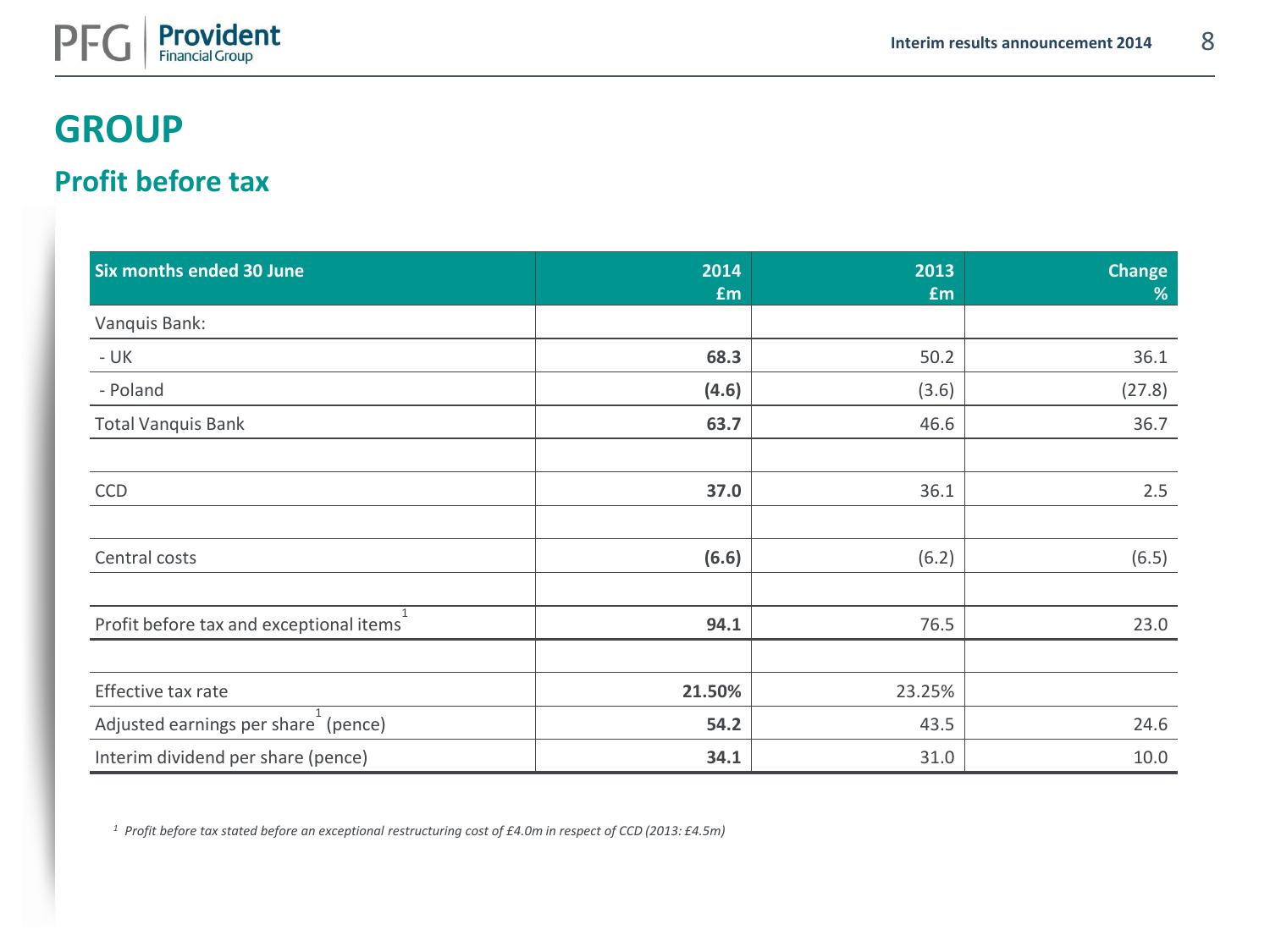

#### **Business repositioning**

*Tighter credit standards*

*Enhanced arrears and collections processes*

*Roll-out of technology*

*Cost reduction programme*

#### *ACTIONS* **OUTCOME**

**Contraction in receivables**

**+**

**Sharp improvement in margins**

**+**

**Reduction in cost base**

**Investment in business development**

**‒**

**=**

**PROFIT LEVELS MAINTAINED**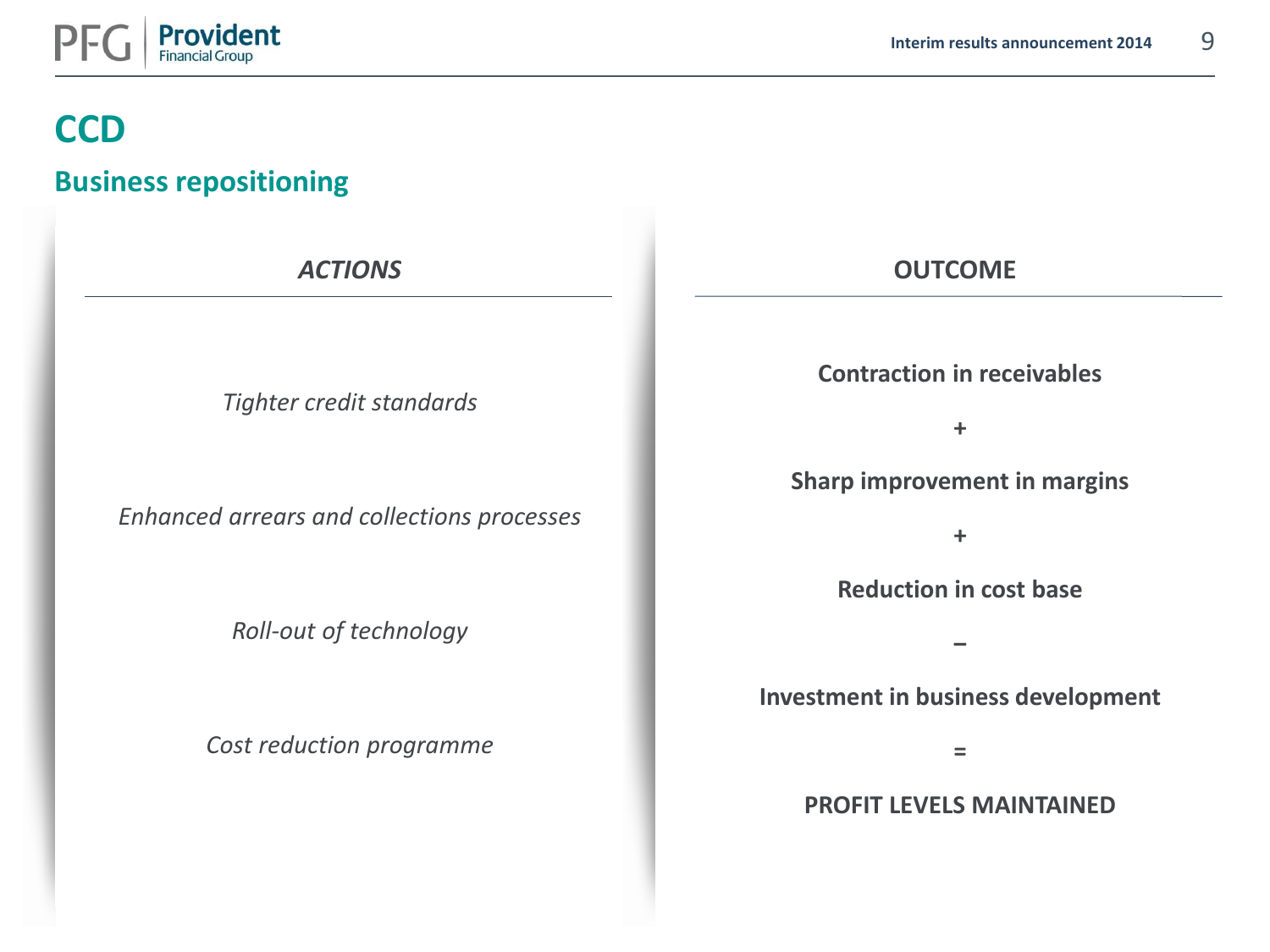

#### **Income statement**

| <b>Six months ended 30 June</b>   | 2014<br>£m | 2013<br>£m | <b>Change</b><br>% |
|-----------------------------------|------------|------------|--------------------|
| Customer numbers ('000)           | 1,177      | 1,003      | 17.3               |
| Period-end receivables            | 954.0      | 723.6      | 31.8               |
| Average receivables               | 905.2      | 683.8      | 32.4               |
|                                   |            |            |                    |
| Revenue                           | 218.4      | 178.0      | 22.7               |
| Impairment                        | (72.3)     | (64.6)     | (11.9)             |
| Revenue less impairment           | 146.1      | 113.4      | 28.8               |
| Risk-adjusted margin <sup>1</sup> | 33.6%      | 34.4%      |                    |
| Costs                             | (58.8)     | (47.8)     | (23.0)             |
| Interest                          | (19.0)     | (15.4)     | (23.4)             |
| Profit before tax                 | 68.3       | 50.2       | 36.1               |

*<sup>1</sup> Revenue less impairment as a percentage of average receivables for the 12 months ended 30 June*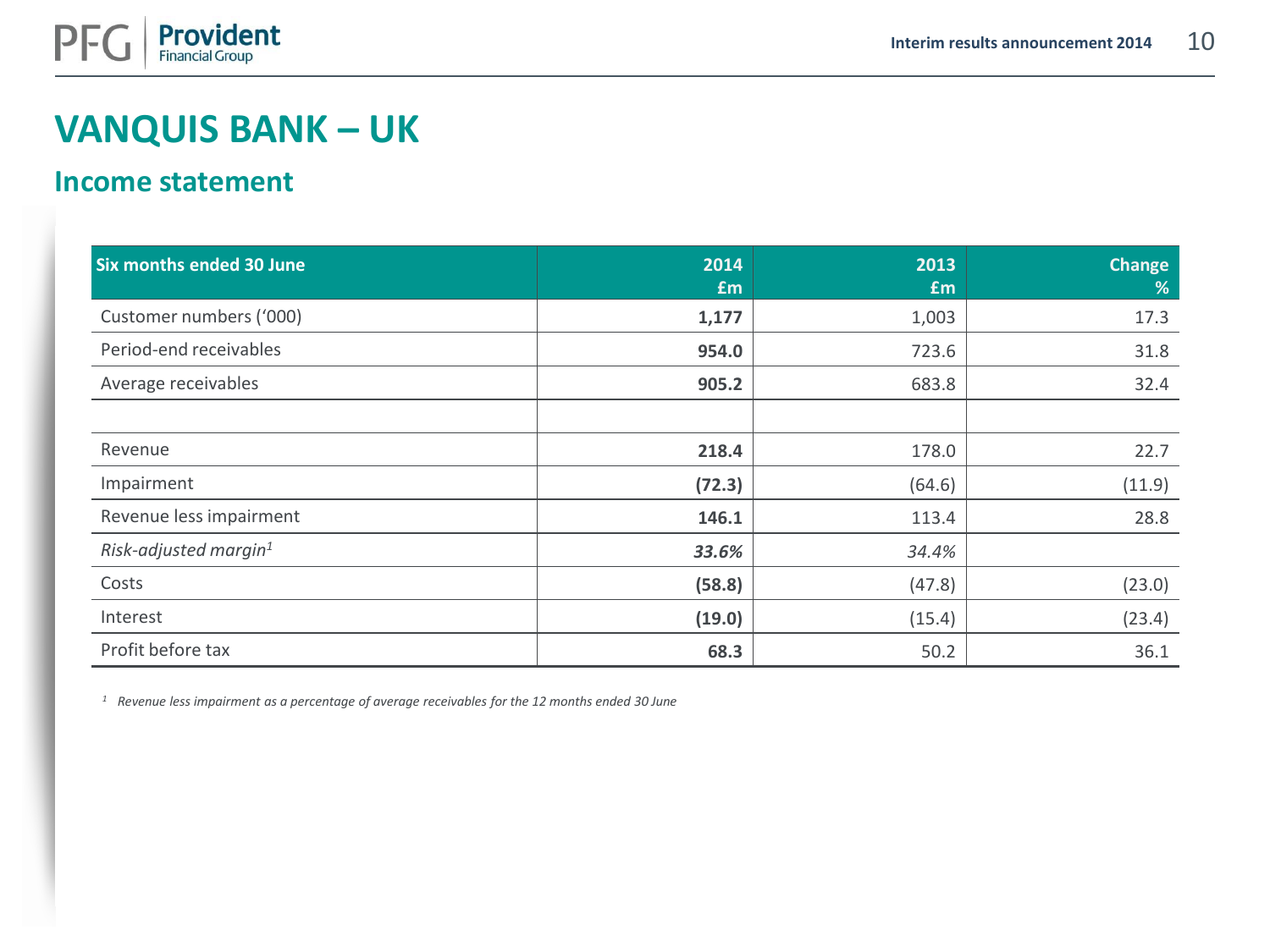#### **Risk-adjusted margin (RAM)**



- Business model supports stability of RAM:
	- 'Low and grow' strategy
	- High credit line utilisation minimises volatility of credit losses
- RAM above 30% minimum target:
	- Consistently tight credit standards
	- Stable UK employment market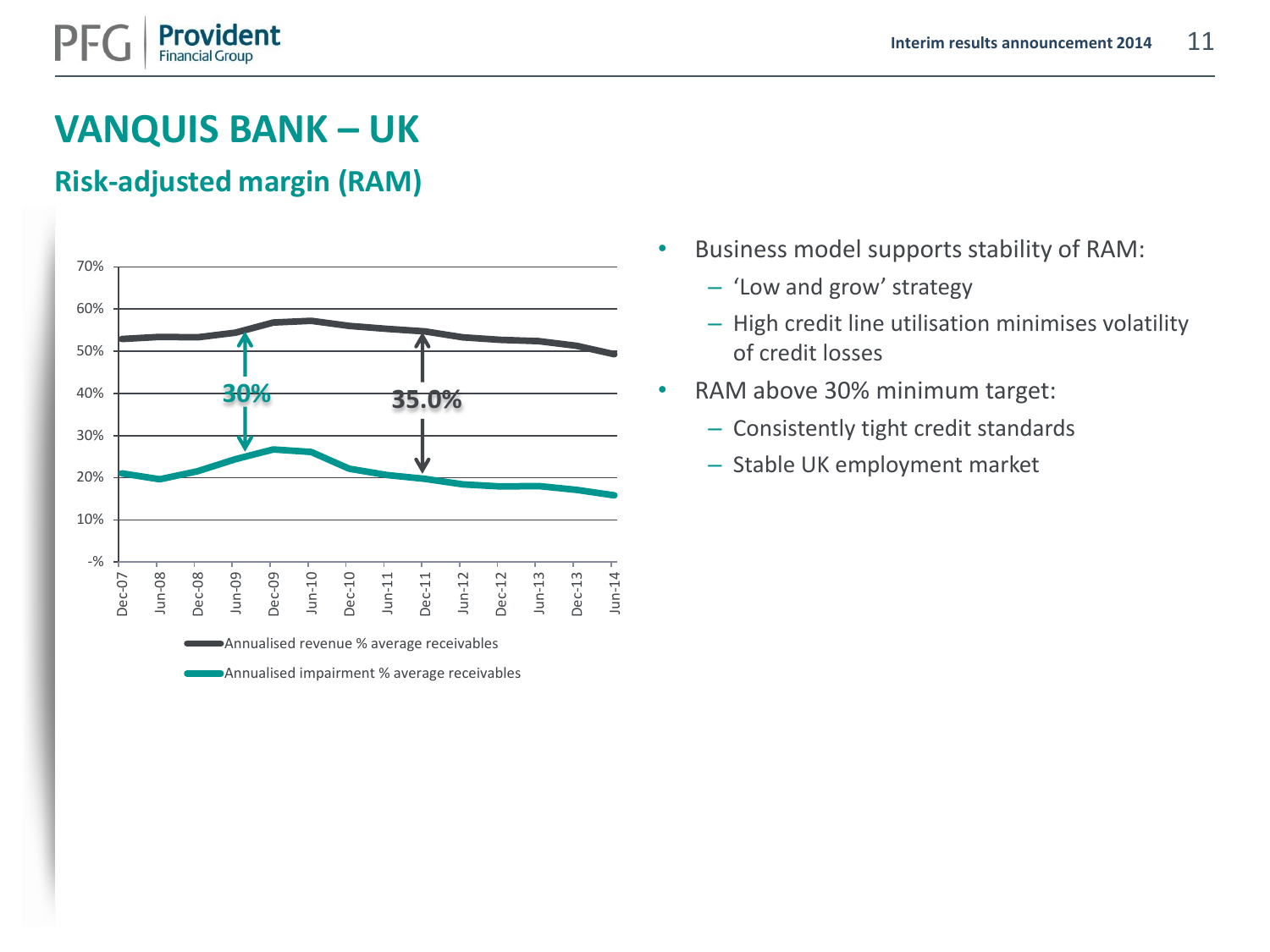#### **Risk-adjusted margin (RAM)**



- RAM moderated from 34.4% to 33.6% over the last 12 months:
	- Delinquency at record low
	- Changes to ROP product in mid-2013 primary reason for 0.8% reduction
- Estimated to be around 33% at 2014 year end
- Expected to remain above 30% target in medium term:
	- Based on current delinquency levels
	- After allowing for full impact of changes to ROP
	- After changes to interchange fees following Visa agreement with EU commission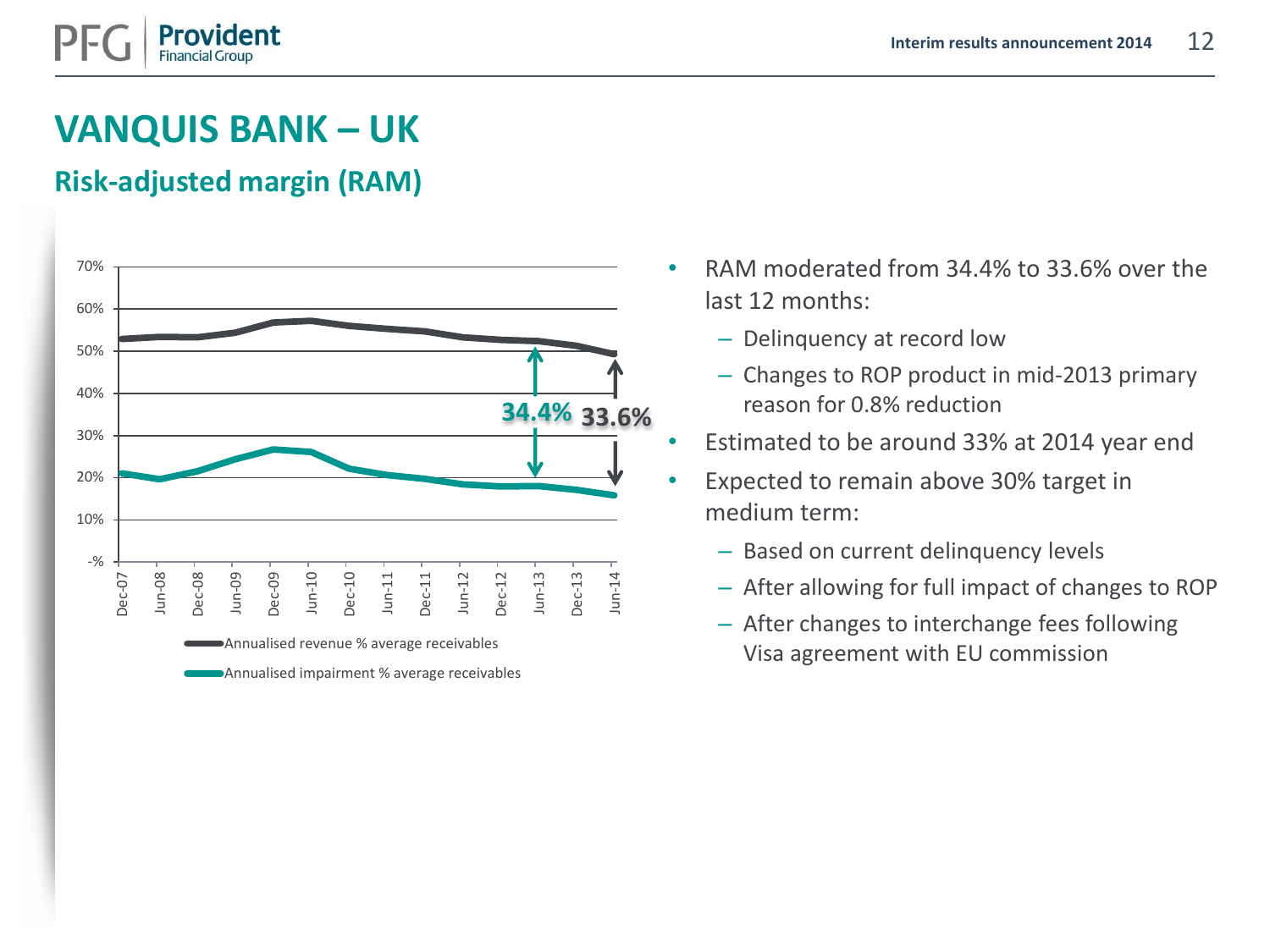

#### **IFRS 7 disclosures**

| At 30 June<br>% receivables | 2014<br>%                | 2013<br>% |
|-----------------------------|--------------------------|-----------|
| In order                    | 91.2                     | 90.8      |
| In arrears:                 |                          |           |
| - past due but not impaired | $\overline{\phantom{0}}$ |           |
| - impaired                  | 8.8                      | 9.2       |
| Total                       | 100.0                    | 100.0     |

Stable profile reflects arrears continuing to run at record lows for the business

#### *Impairment policy*

- *Loans deemed to be impaired as soon as 1 contractual monthly payment is missed*
- *Provision of over 80% made against accounts that are 90 days in arrears*
- *Realistic accounting policy applied consistently which is prudent when benchmarked against other card issuers*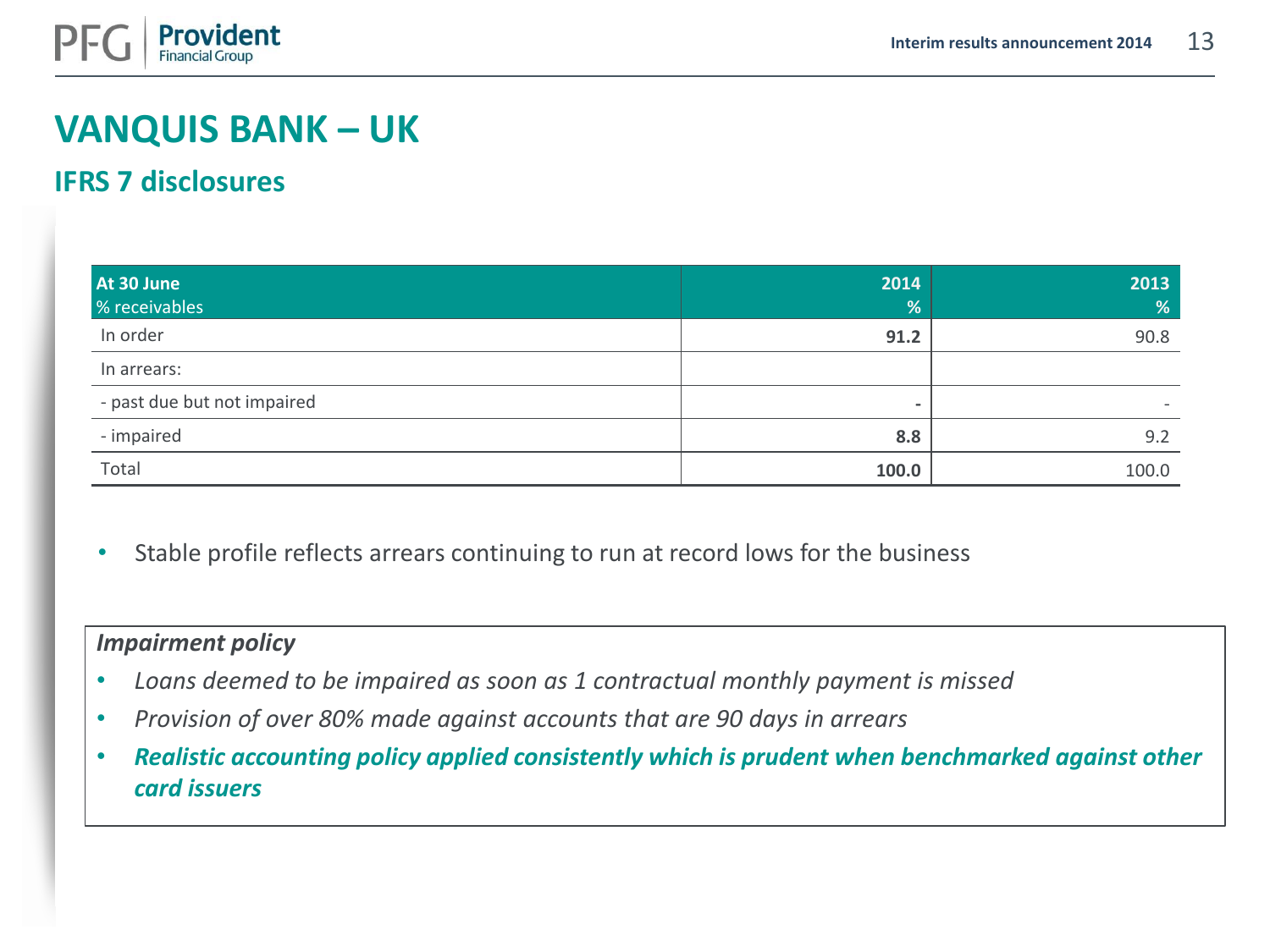

#### **Income statement**

| <b>Six months ended 30 June</b>   | 2014<br>£m | 2013<br>£m | <b>Change</b><br>$\%$ |
|-----------------------------------|------------|------------|-----------------------|
| Customer numbers ('000)           | 1,252      | 1,668      | (24.9)                |
| Period-end receivables            | 607.5      | 739.6      | (17.9)                |
| Average receivables               | 632.6      | 755.2      | (16.2)                |
|                                   |            |            |                       |
| Revenue                           | 313.6      | 365.6      | (14.2)                |
| Impairment                        | (124.4)    | (167.0)    | 25.5                  |
| Revenue less impairment           | 189.2      | 198.6      | (4.7)                 |
| Revenue yield <sup>1</sup>        | 97.1%      | 92.4%      |                       |
| Impairment % revenue <sup>2</sup> | 35.2%      | 36.8%      |                       |
| Risk-adjusted margin <sup>3</sup> | 62.9%      | 58.4%      |                       |
| Costs                             | (133.1)    | (141.5)    | 5.9                   |
| Interest                          | (19.1)     | (21.0)     | 9.0                   |
| Profit before tax                 | 37.0       | 36.1       | 2.5                   |

*<sup>1</sup> Revenue as a percentage of average receivables for the 12 months ended 30 June*

*2 Impairment as a percentage of revenue for the 12 months ended 30 June*

*<sup>3</sup> Revenue less impairment as a percentage of average receivables for the 12 months ended 30 June*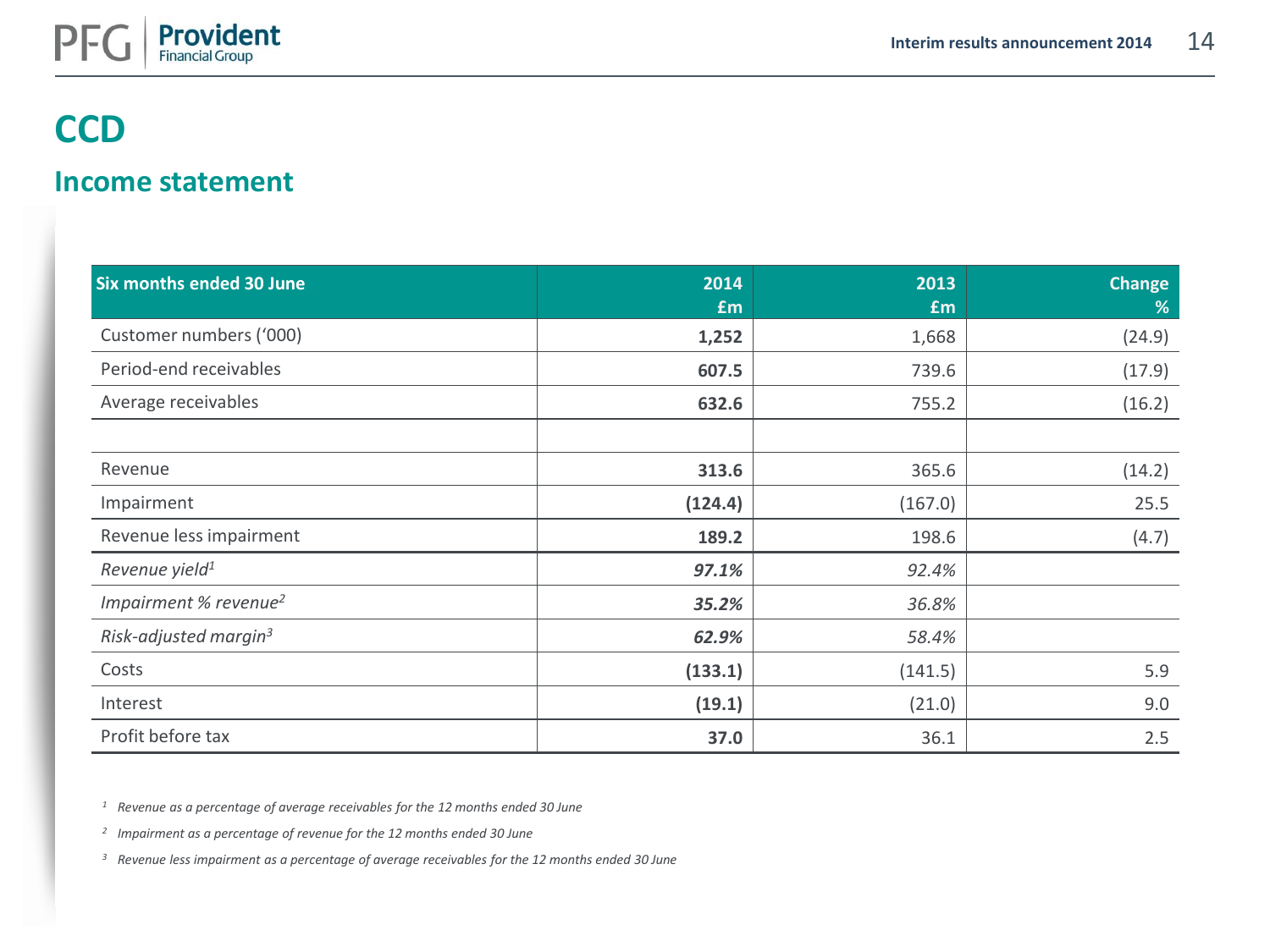

#### **Customer numbers and receivables**

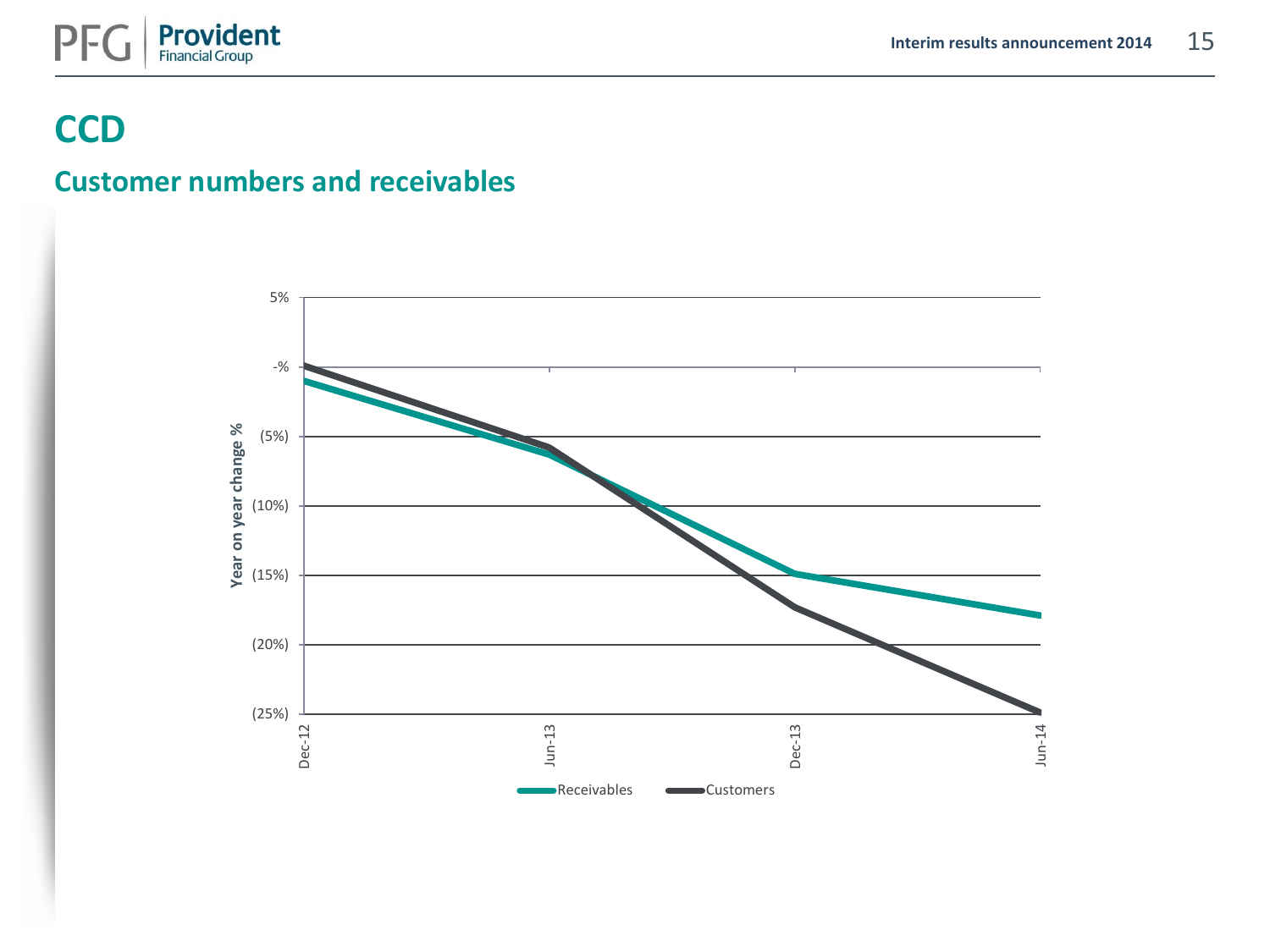



#### **Change in customer numbers by credit quality**

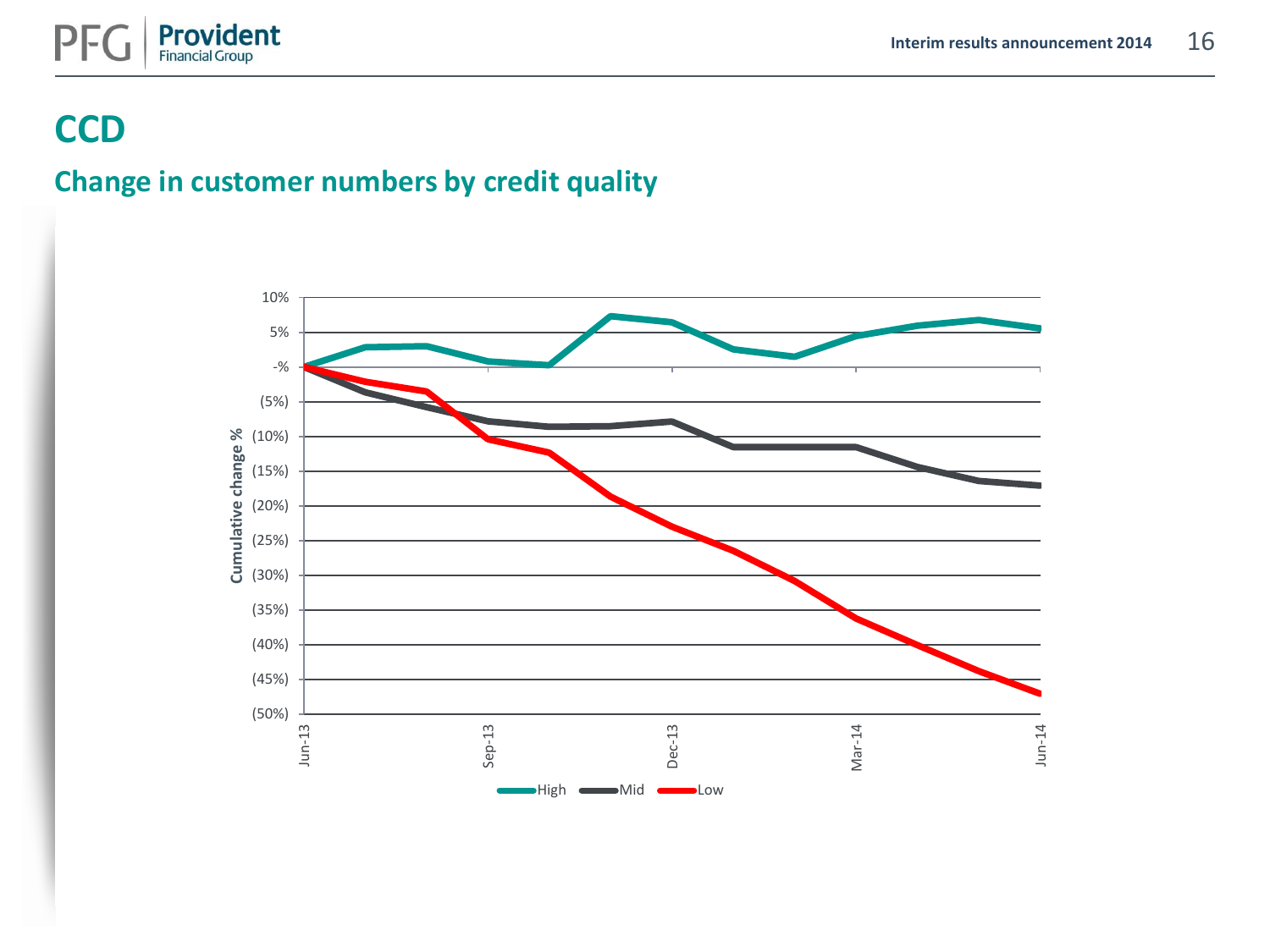

#### **Impairment % revenue**



- Significant reduction in annualised impairment to 35.2% from 38.7% at December 2013:
	- Tighter credit standards from September 2013 driving up quality of book
	- Strong benefits from standardised arrears and collections processes
- Further improvement to around 34% for 2014 as a whole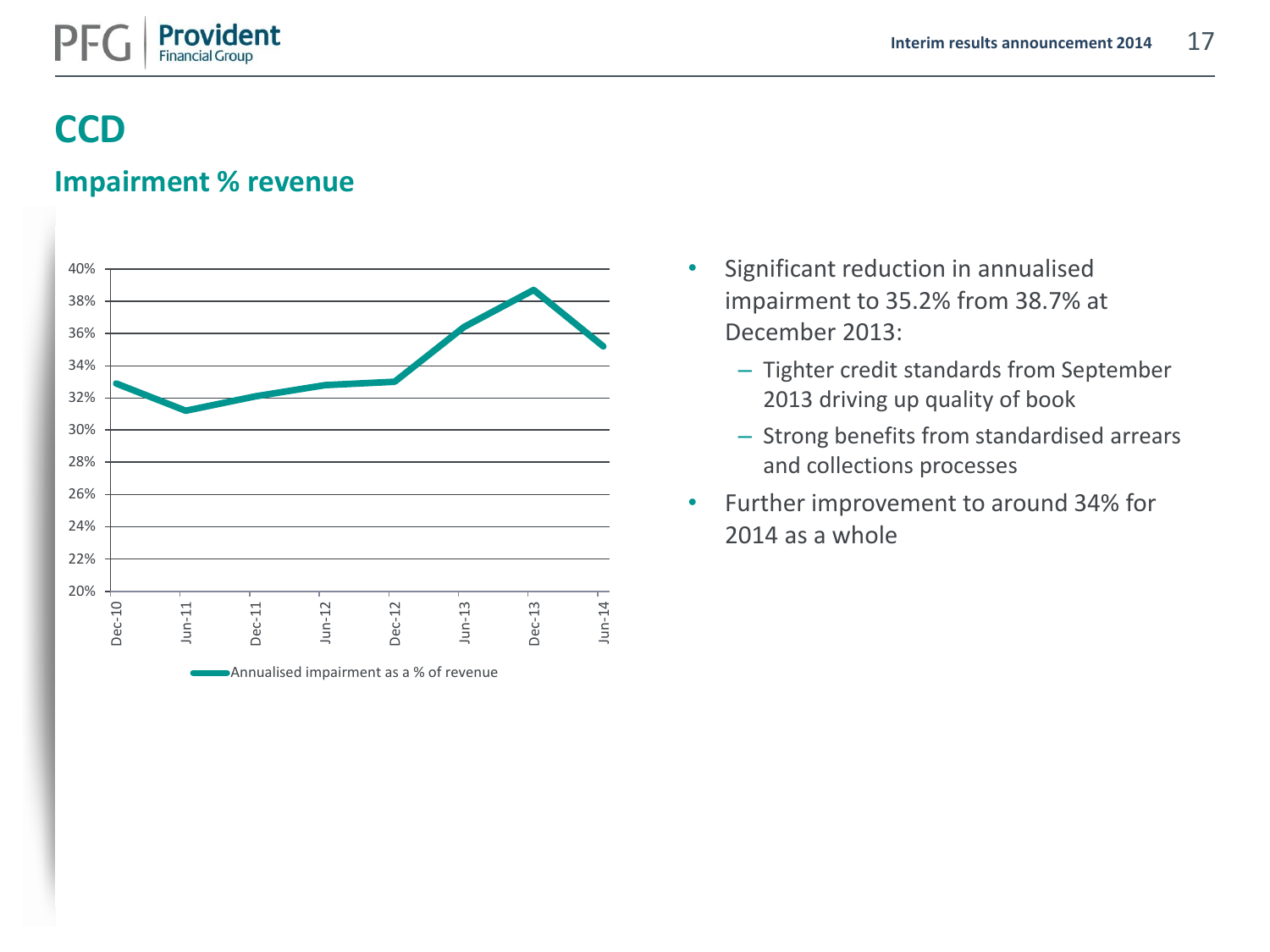

#### **IFRS 7 disclosures**

| At 30 June<br>% receivables | 2014<br>% | 2013<br>% |
|-----------------------------|-----------|-----------|
| In order                    | 31.8      | 29.6      |
| In arrears:                 |           |           |
| - past due but not impaired | 10.3      | 11.4      |
| - impaired                  | 57.9      | 59.0      |
| Total                       | 100.0     | 100.0     |

- Based on contractual arrears
- Past due but not impaired includes customers who have missed 1 payment in last 12 weeks
- IFRS 7 disclosures consistent with the improved quality of the receivables book

#### *Impairment policy*

- *Based on last 12 weeks payment performance*
- *Loans deemed impaired if more than 1 contractual weekly payment missed in previous 12 weeks*
- *95%+ provision against loans for which no payment received in last 12 weeks*
- *Timely, realistic provisioning which has been applied consistently and reinforces the right behaviour amongst agents and employees*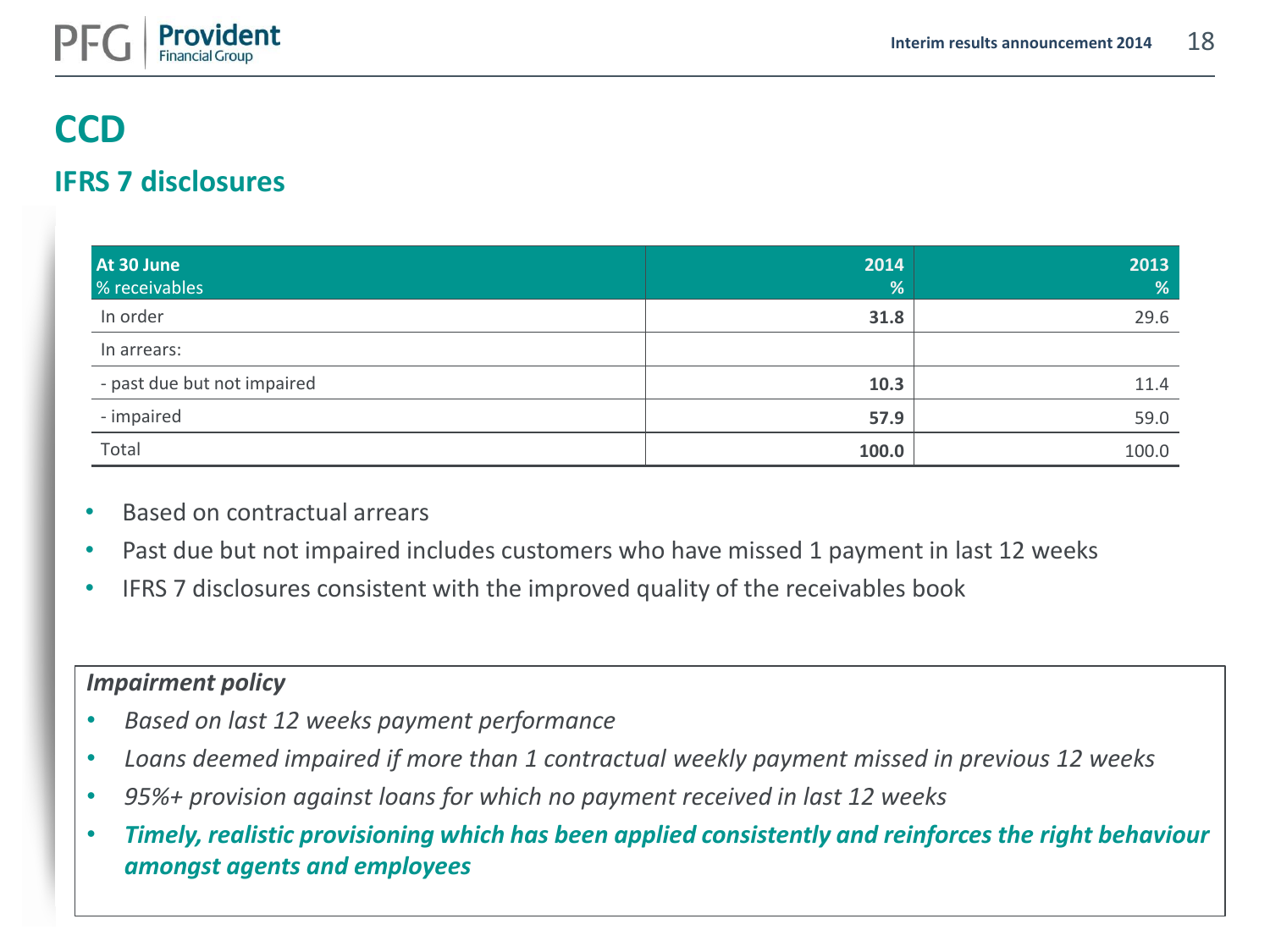

#### **Risk-adjusted margin (RAM)**



- Marked improvement in RAM to 62.9% from 58.9% at December 2013:
	- Robust revenue yield at 97.1%
	- Significant reduction in impairment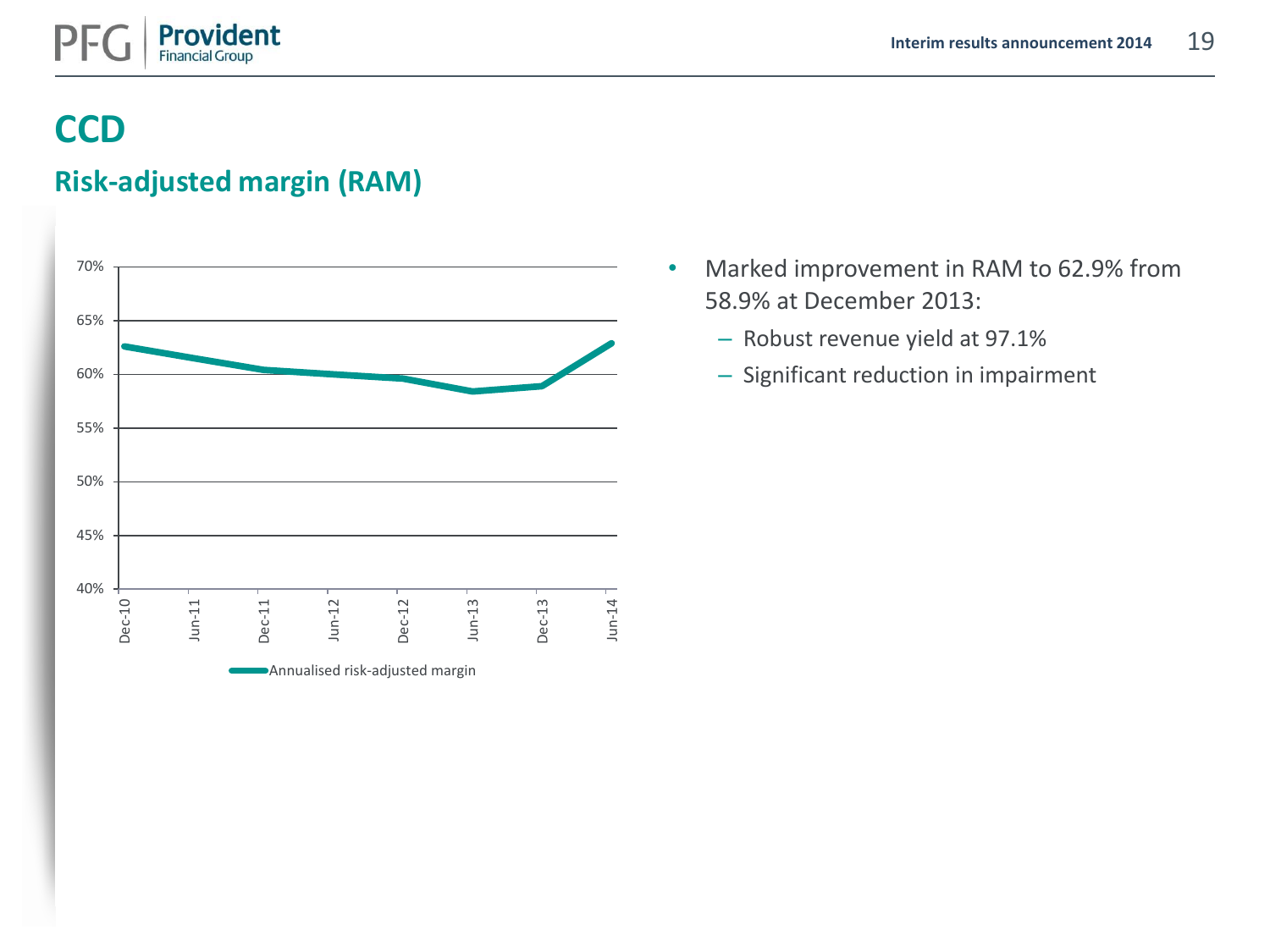

**£26m**

### **CCD**

#### **Cost bridge**

|                                   | 6 months<br>ended 30 Jun<br><b>Actual</b><br>£m | 12 months<br>ended 31 Dec<br><b>Estimate</b><br><b>£m</b> |
|-----------------------------------|-------------------------------------------------|-----------------------------------------------------------|
| 2013                              | 141                                             | 286                                                       |
| Phase 1 (July 2013)               | (8)                                             | 8                                                         |
| Phase 2 (December 2013)           | (6)                                             | (18)                                                      |
| Phase 3 (June 2014)               |                                                 | (2)                                                       |
| Volume related <sup>1</sup>       | (4)                                             | (14)                                                      |
| Business development <sup>2</sup> | 10                                              | 16                                                        |
| 2014                              | 133                                             | 260                                                       |

*<sup>1</sup> Full-year estimated costs are based on forecast receivables which may vary depending on the actual level of credit issued and collections performance*

*<sup>2</sup> Comprises expenditure on Satsuma, Guarantor Loans, technology, leadership programme, standardisation of best practice and regulatory & compliance*

• 2014 cost base in line with November 2013 Investor & Analyst Event guidance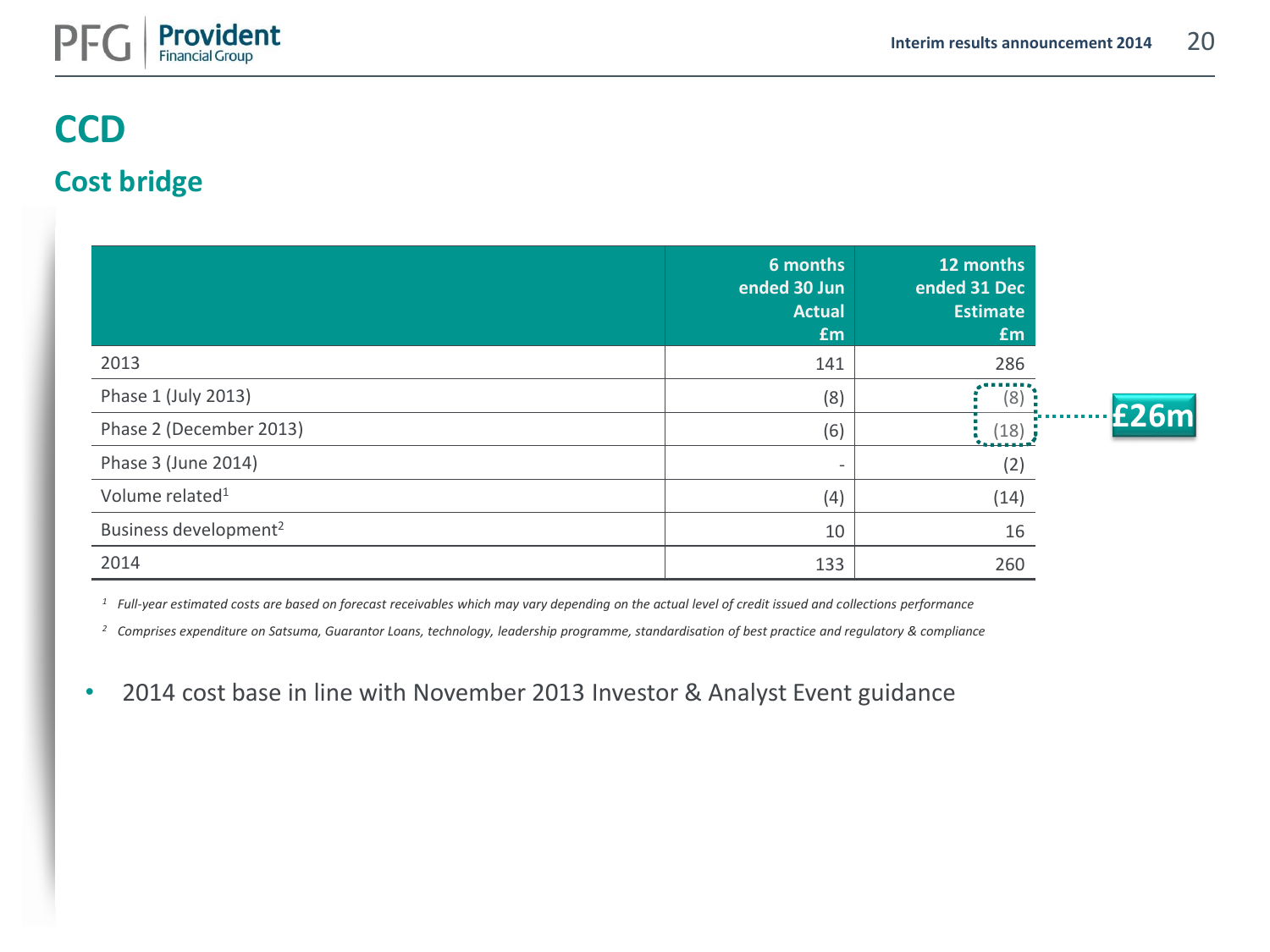

## **STRONG BALANCE SHEET**

| At 30 June                        | 2014<br>£m | 2013<br>£m |
|-----------------------------------|------------|------------|
| Receivables:                      |            |            |
| - Vanquis Bank UK                 | 954.0      | 723.6      |
| - Vanquis Bank Poland             | 9.3        | 3.0        |
| - Home credit                     | 605.1      | 739.6      |
| - Satsuma                         | 2.4        |            |
| Total receivables                 | 1,570.8    | 1,466.2    |
| Pension asset                     | 35.9       | 22.7       |
| Liquid assets buffer <sup>1</sup> | 83.8       | 67.3       |
| Debt funding                      | (768.2)    | (743.1)    |
| Retail deposits                   | (474.7)    | (438.6)    |
| Other                             | (26.7)     | (7.0)      |
| Net assets                        | 420.9      | 367.5      |
|                                   |            |            |
| Gearing <sup>2</sup> (times)      | 2.9        | 3.1        |

*<sup>1</sup> Represents the liquid assets buffer and other liquid resources in accordance with the PRA liquidity regime.*

*2 (Total borrowings – liquid assets buffer) / (Net assets – pension asset, net of deferred tax – fair value of derivatives)*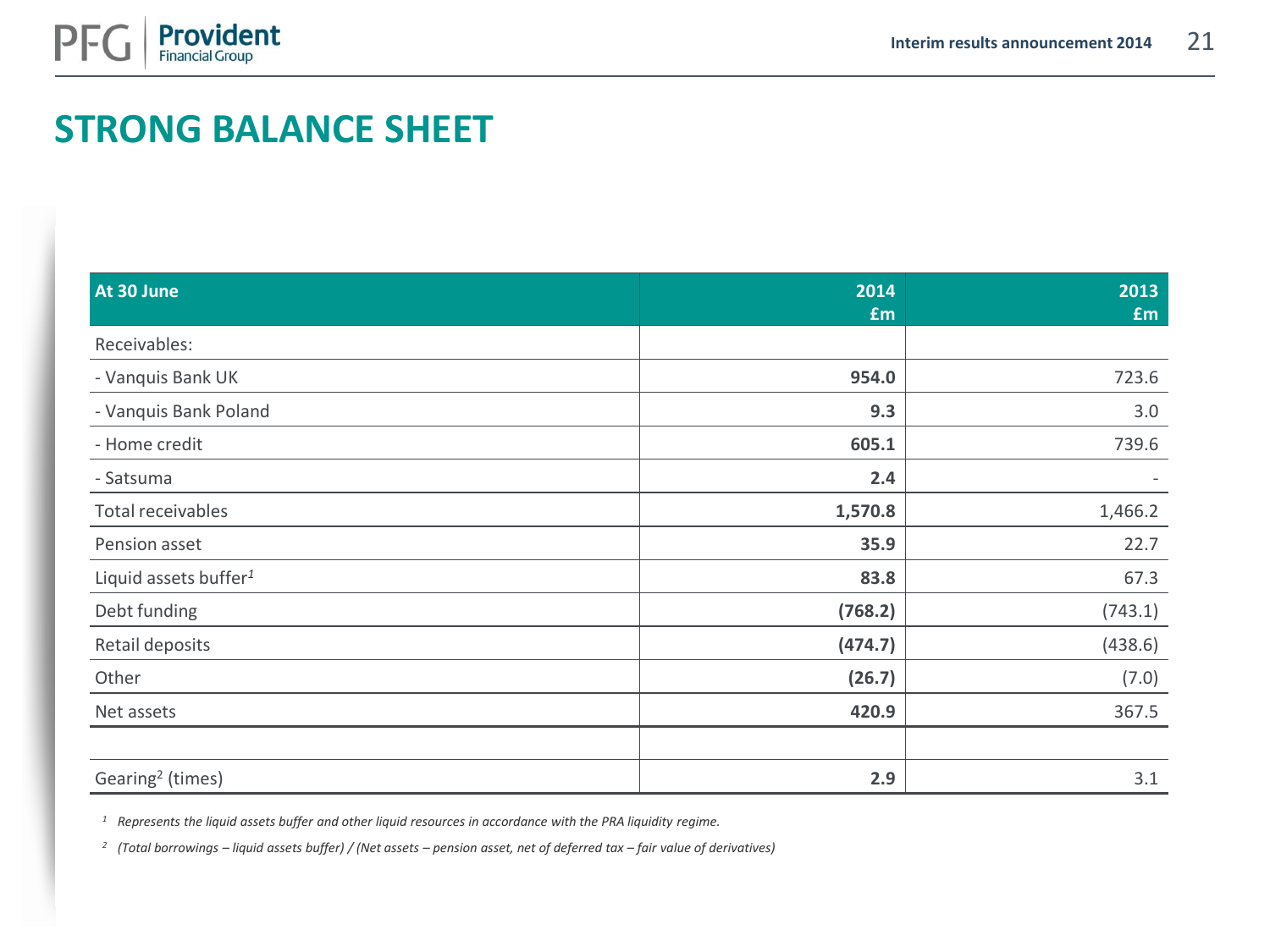

## **MODEST GEARING LEVELS**



- Gearing at June 2014 of 2.9 times versus banking covenant of 5.0 times
- Strong capital generation has consistently funded dividends and growth and resulted in modest reduction in gearing
- Reduction in last 12 months reflects shrinkage of home credit receivables resulting from repositioning of the business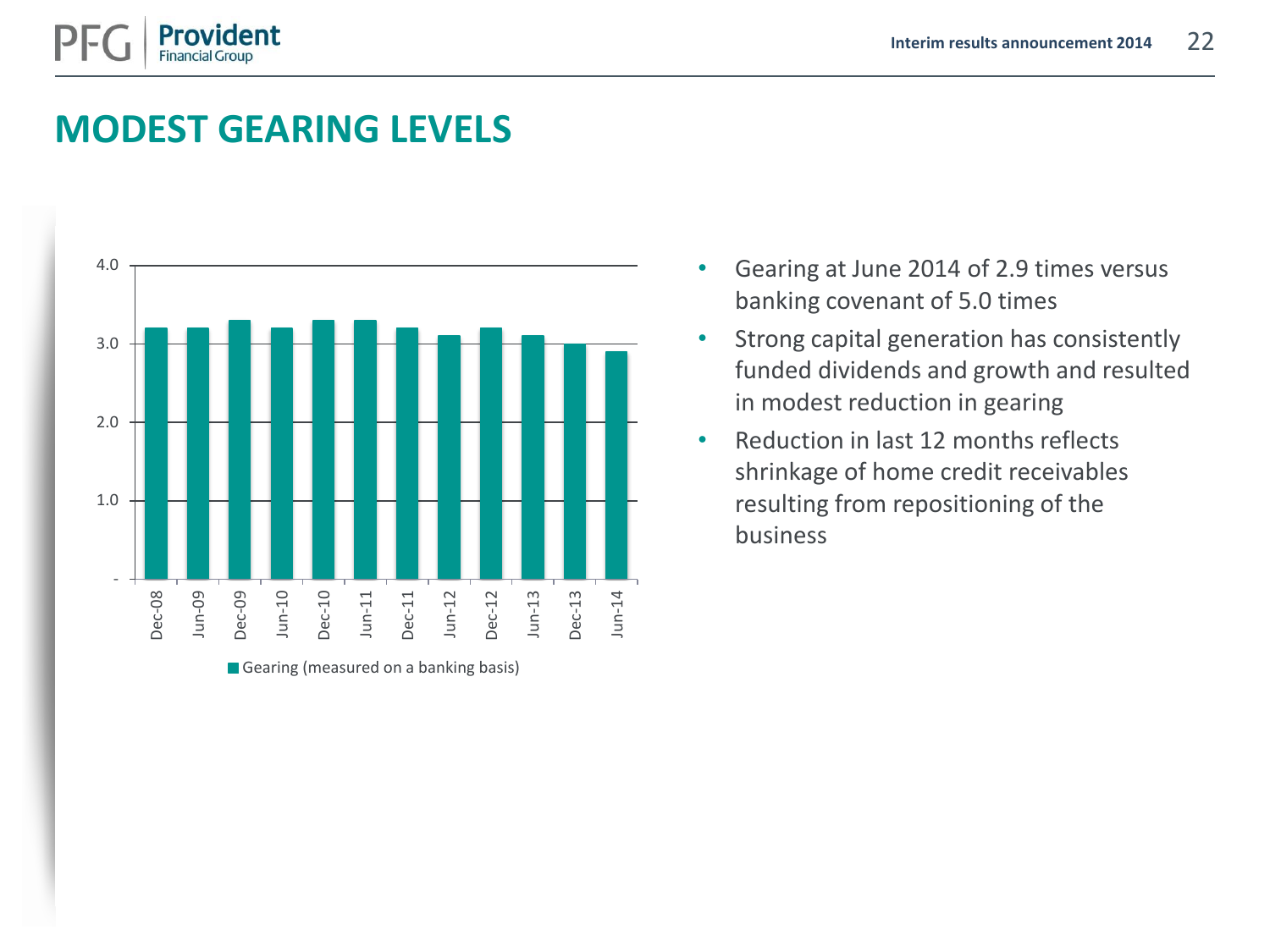

## **DIVERSIFIED FUNDING BASE**

| <b>At 30 June 2014</b>                                 | £m    |
|--------------------------------------------------------|-------|
| <b>Banks</b>                                           | 383   |
| <b>Bonds and private placements:</b>                   |       |
| Senior public bond                                     | 250   |
| M&G term loan                                          | 100   |
| Other sterling/euro medium-term notes                  | 28    |
| Retail bonds                                           | 260   |
| US private placements/residual subordinated loan notes | 44    |
| <b>Total bonds and private placements</b>              | 682   |
| <b>Vanquis Bank retail deposits</b>                    | 475   |
|                                                        |       |
| <b>Total committed facilities</b>                      | 1,540 |
| <b>Headroom on committed borrowing facilities</b>      | 307   |
| Additional retail deposits capacity <sup>1</sup>       | 322   |
| <b>Funding capacity</b>                                | 629   |

<sup>1</sup> Based on the lower of: (i) 100% of Vanquis Bank's UK receivables of £954m at 30 June 2014 less retail deposits of £475m, after setting aside necessary liquid assets buffer; and (ii) the Vanquis Bank *intercompany loan from Provident Financial plc of £322m at 30 June 2014*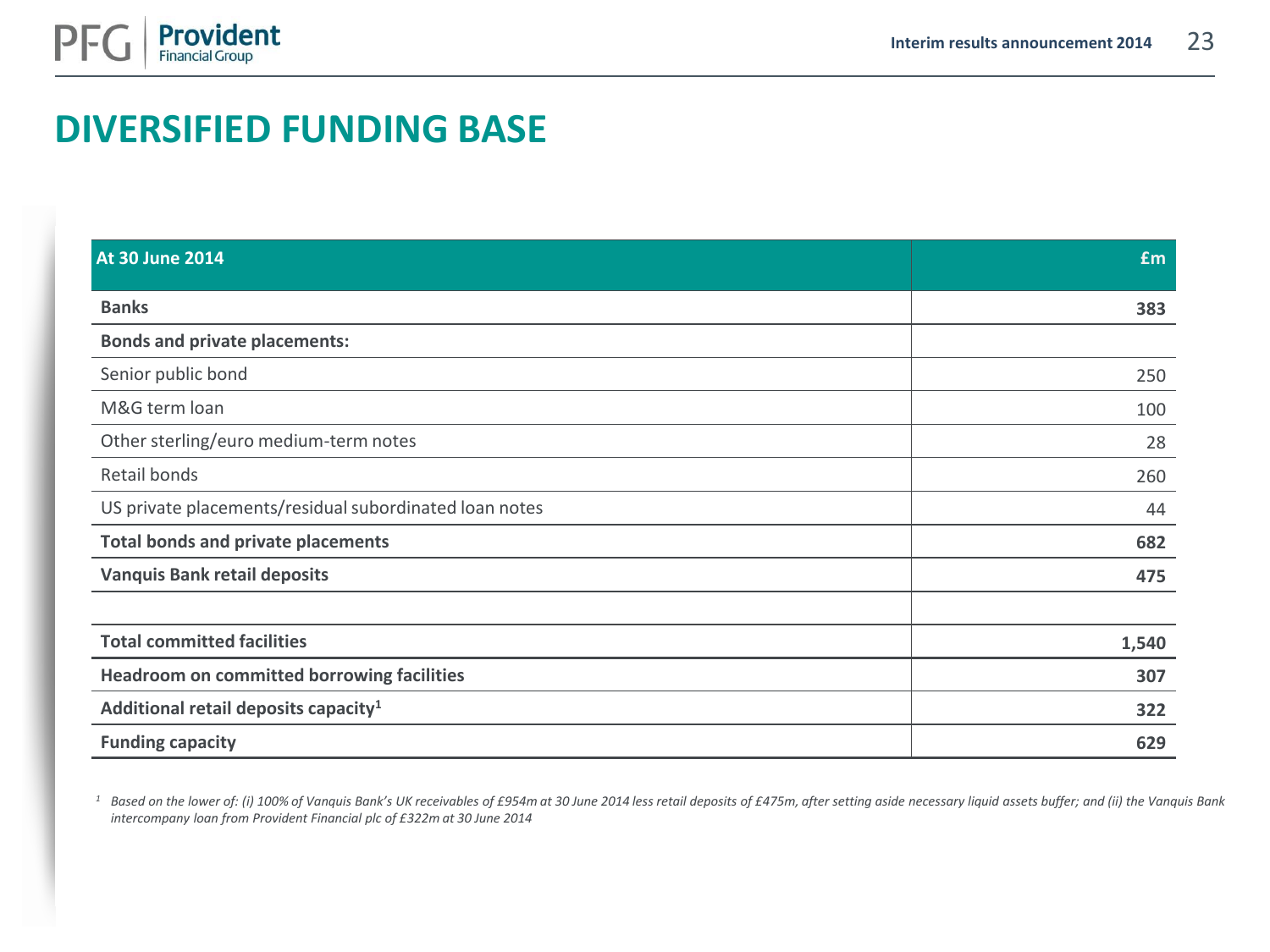

## **MATURITY PROFILE OF DEBT**



- 'Light' maturities over the next 2 years
- Headroom on committed facilities plus Vanquis Bank retail deposits programme provides funding through to the seasonal peak in late 2017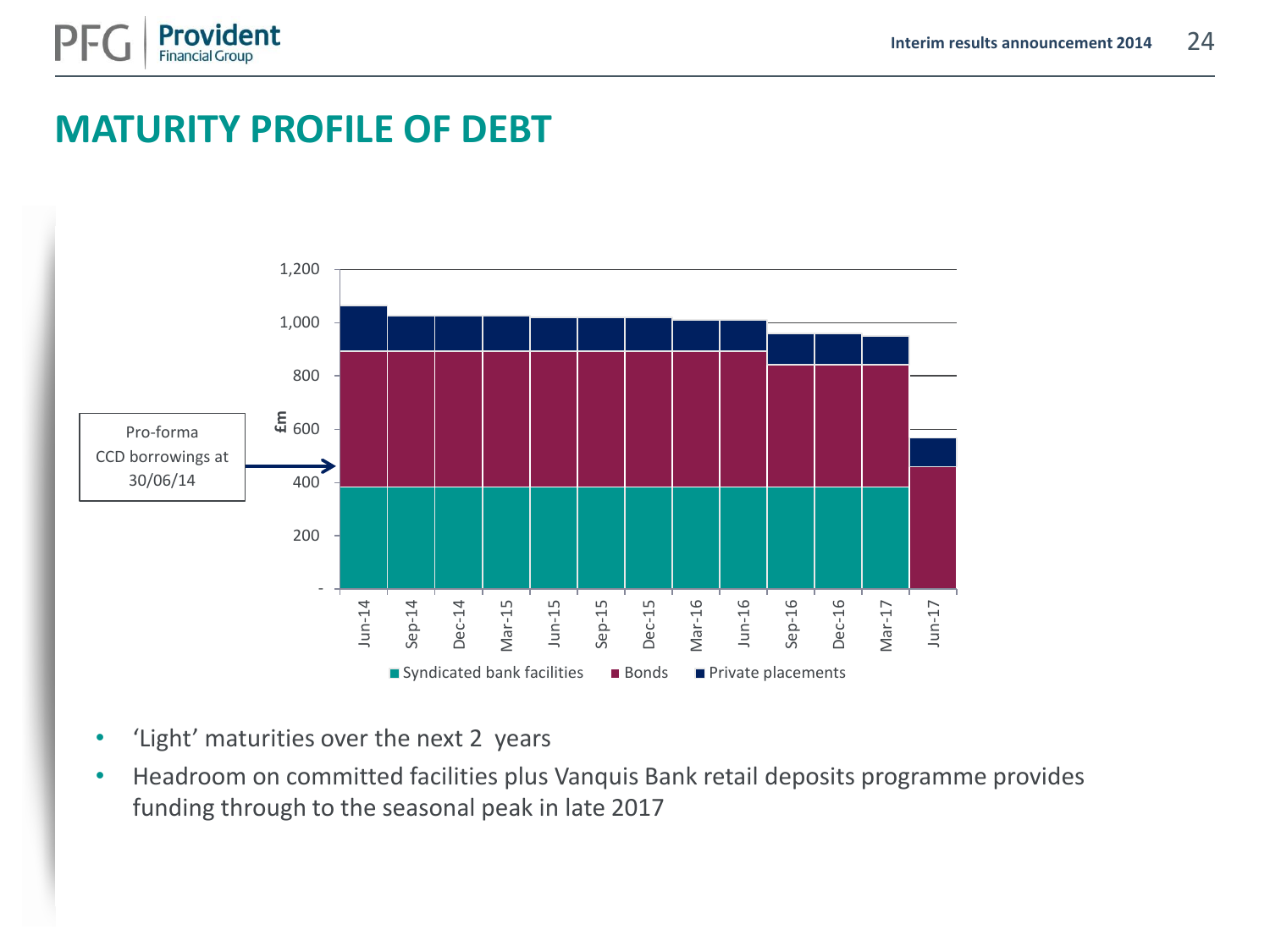

### **ALIGNMENT OF DIVIDEND POLICY, GEARING AND GROWTH**

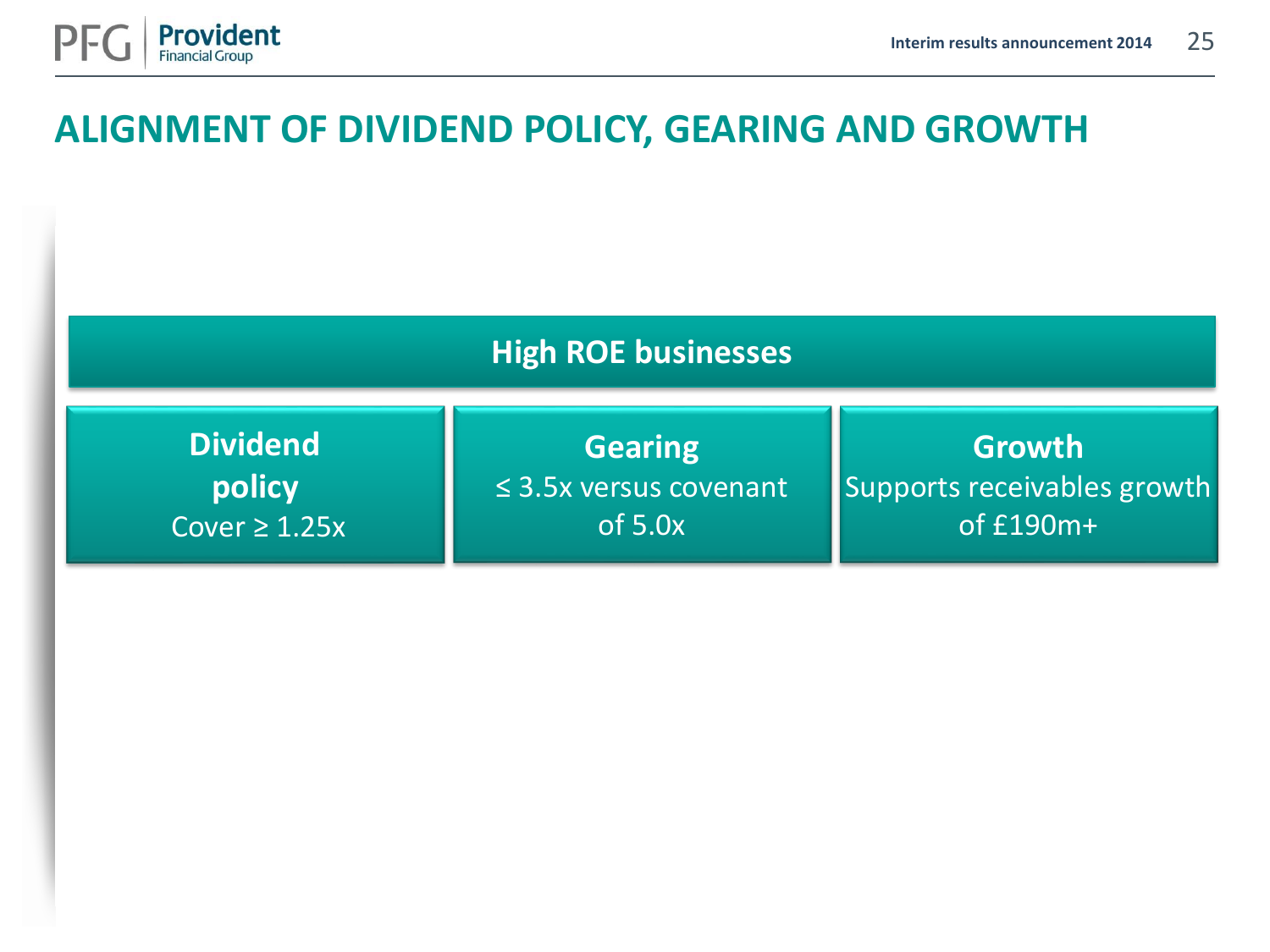

## **STRONG CAPITAL GENERATION**

| 12 months ended 30 June        | 2014<br>£m | 2013<br>£m |
|--------------------------------|------------|------------|
| Vanquis Bank                   | 65.3       | 39.2       |
| <b>CCD</b>                     | 100.3      | 91.1       |
| Central                        | (12.7)     | (13.6)     |
| Capital generated <sup>1</sup> | 152.9      | 116.7      |
|                                |            |            |
| Dividends declared             | (121.7)    | (108.4)    |
|                                |            |            |
| Surplus capital retained       | 31.2       | 8.3        |
|                                |            |            |
| Gearing (times)                | 2.9        | 3.1        |

<sup>1</sup> Capital generated is calculated as net cash generated from operating activities, after adding back 80% of the growth in customer receivables funded by borrowings, less net cash used *in investing activities.* 

• Capital generation funds dividend with gearing comfortably within appetite of 3.5x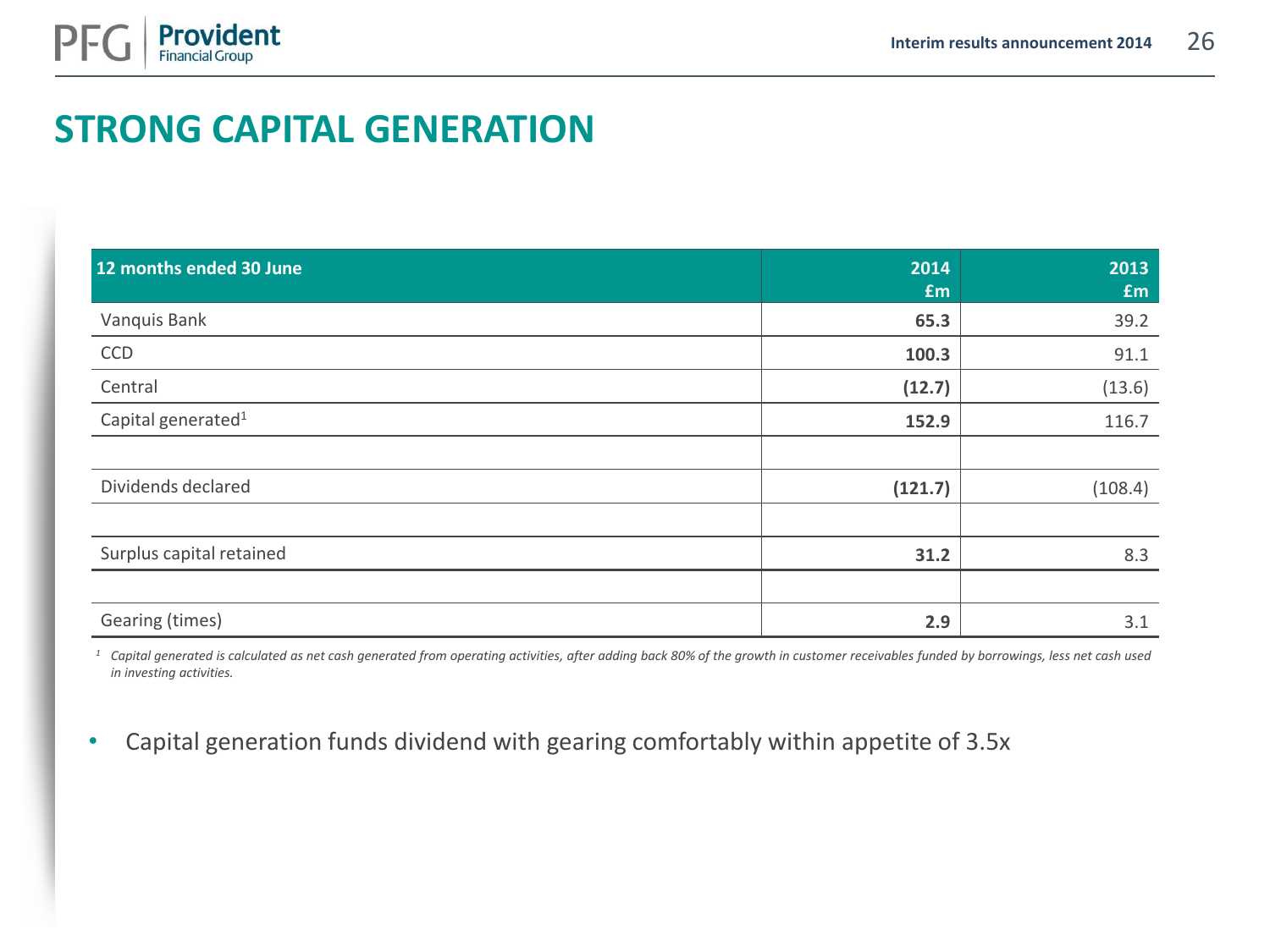

# Regulation, business development and outlook

Peter Crook – Chief Executive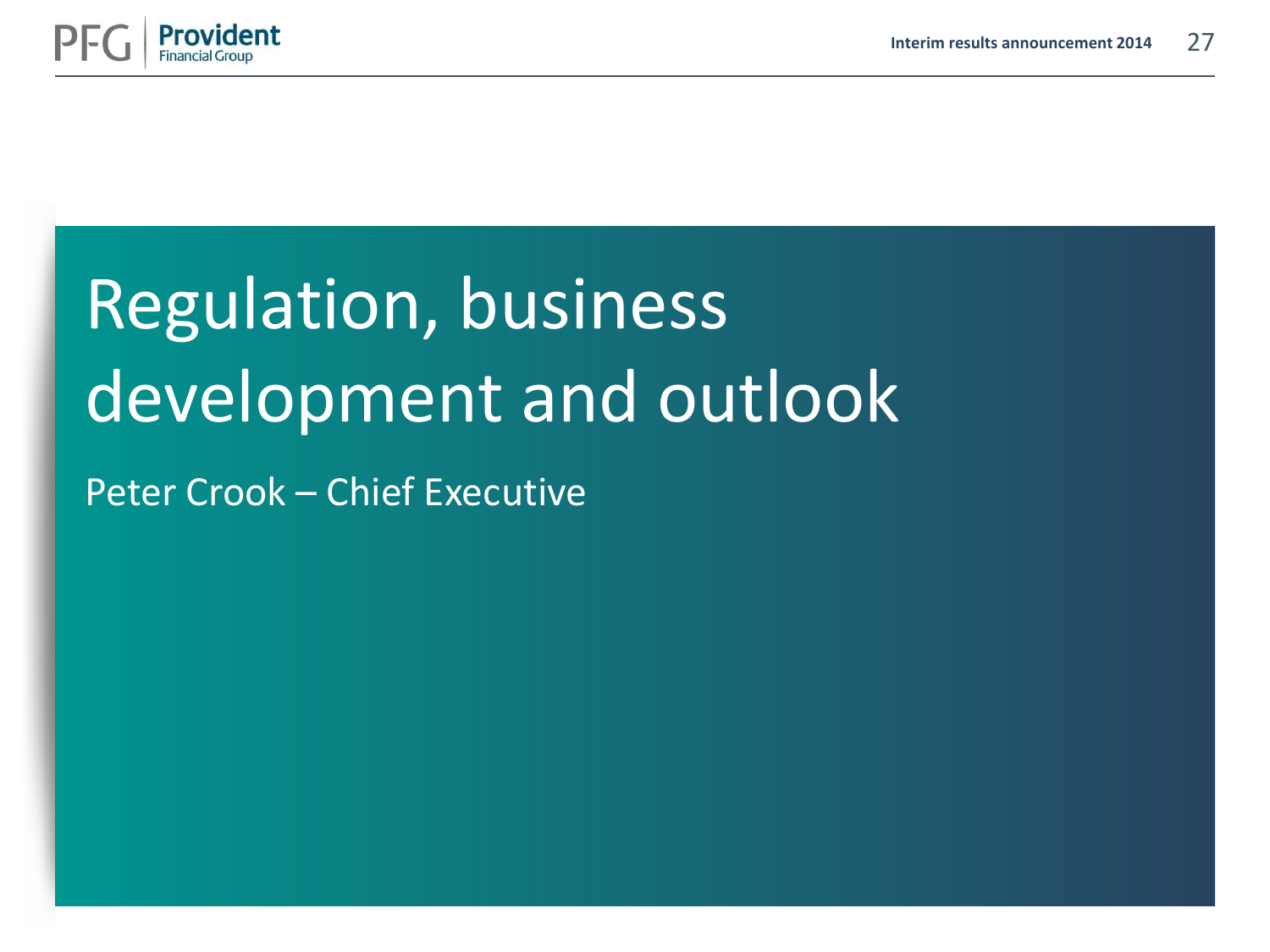

## **UK REGULATORY UPDATE**

**FCA**

- Transfer of responsibility for consumer credit regulation from OFT to FCA on 1 April 2014:
	- Currently operating under interim permissions
	- Vanquis Bank's window for applying for full authorisation is between 1 December 2014 and 28 February 2015 and CCD's window is between 1 March 2015 and 31 May 2015
	- Both businesses continue to have a constructive dialogue with the FCA and have followed a detailed work programme to prepare for full authorisation

#### **Payday rate cap**

- FCA published its consultation on proposals for a price cap on payday lenders on 15 July 2014:
	- Cap of 0.8% per day of the amount borrowed on all interest, fees and charges
	- For instalment loans, daily rate cap relates to the balance outstanding on each day
	- Default fees limited to £15 and can continue to charge interest on all outstanding amounts up to the 0.8% cap per day
	- Total cost cap of 100% of the amount initially borrowed, including all fees and charges
- Cap applies to all high-cost short-term credit products as defined in the FCA's Handbook of Rules and Guidance and therefore excludes home credit
- Current Satsuma products fall within the scope of the proposed cap and its pricing is below the limits proposed by the FCA
- Consultation open until 1 September 2014 with final version published in early November 2014 for implementation on 2 January 2015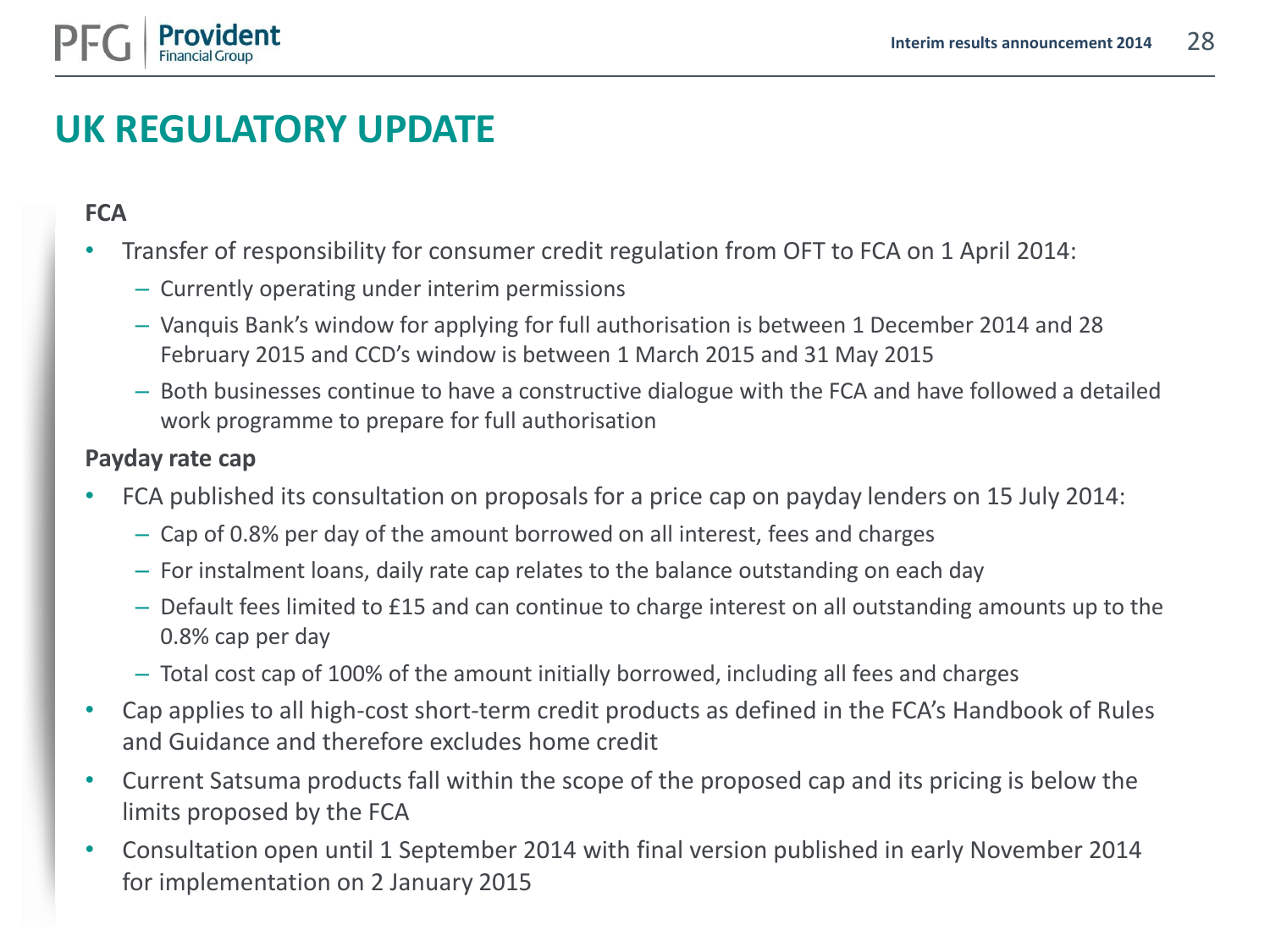

### **VANQUIS BANK**

#### **Business development – Polish credit card pilot**

- Making good progress in developing marketing and distribution:
	- New account volumes of 4,500 in June were double earlier in the year
	- Flexible credit line and flexible loan products launched in April to sit alongside core credit card
	- Above-the-line advertising commenced in June, including the use of TV for the first time
- New country manager with extensive local marketing experience joined at the start of July
- Credit quality remains satisfactory following deployment of second generation scorecards in November last year
- Ministry of Finance draft proposals updated in March 2014 to limit non-interest charges:
	- In addition to existing interest rate cap of 4 times Lombard rate (currently 4%, giving a limit of 16%)
	- Current proposal allows for 25% upfront, followed by 30% per annum up to total for non-interest charges of 100%
	- Draft proposals maybe subject to further amendment and require clarification including on how they apply to revolving credit products
	- Final regulation expected to be drafted into legislation later in 2014 or in early 2015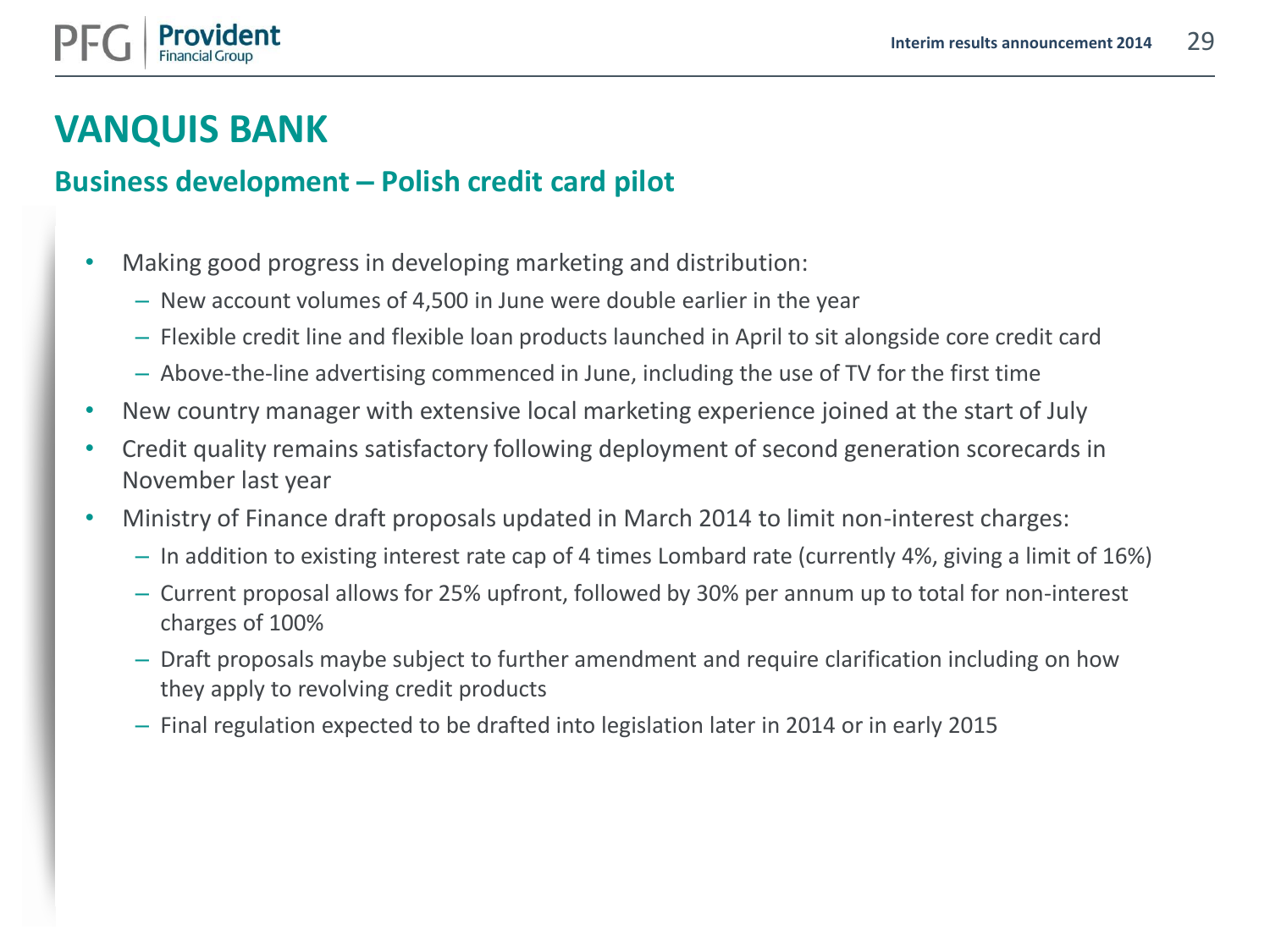#### **Business development – Satsuma**

- Online loans market estimated to be 4 times larger than home credit market
- Significant shift from payday loans to instalment loans taking place as tighter regulation of payday lending takes effect
- Development of Satsuma as CCD's online instalment loan business continues to progress well:
	- Quantity of new leads demonstrated that there is strong demand
	- Recently switched to using proven and highly scalable collections capabilities of Vanquis Bank
	- Delivery of new flexible IT platform remains on track to support scalable growth
	- Remaining focus is on refining underwriting and customer application process, both of which continue to progress satisfactorily
- Build-out of capability to support a scalable business will be completed by the end of the year
- A more rapid development of the business will then take place through a step-up in marketing, including more intensive TV advertising
- Confident business capable of achieving the group's target returns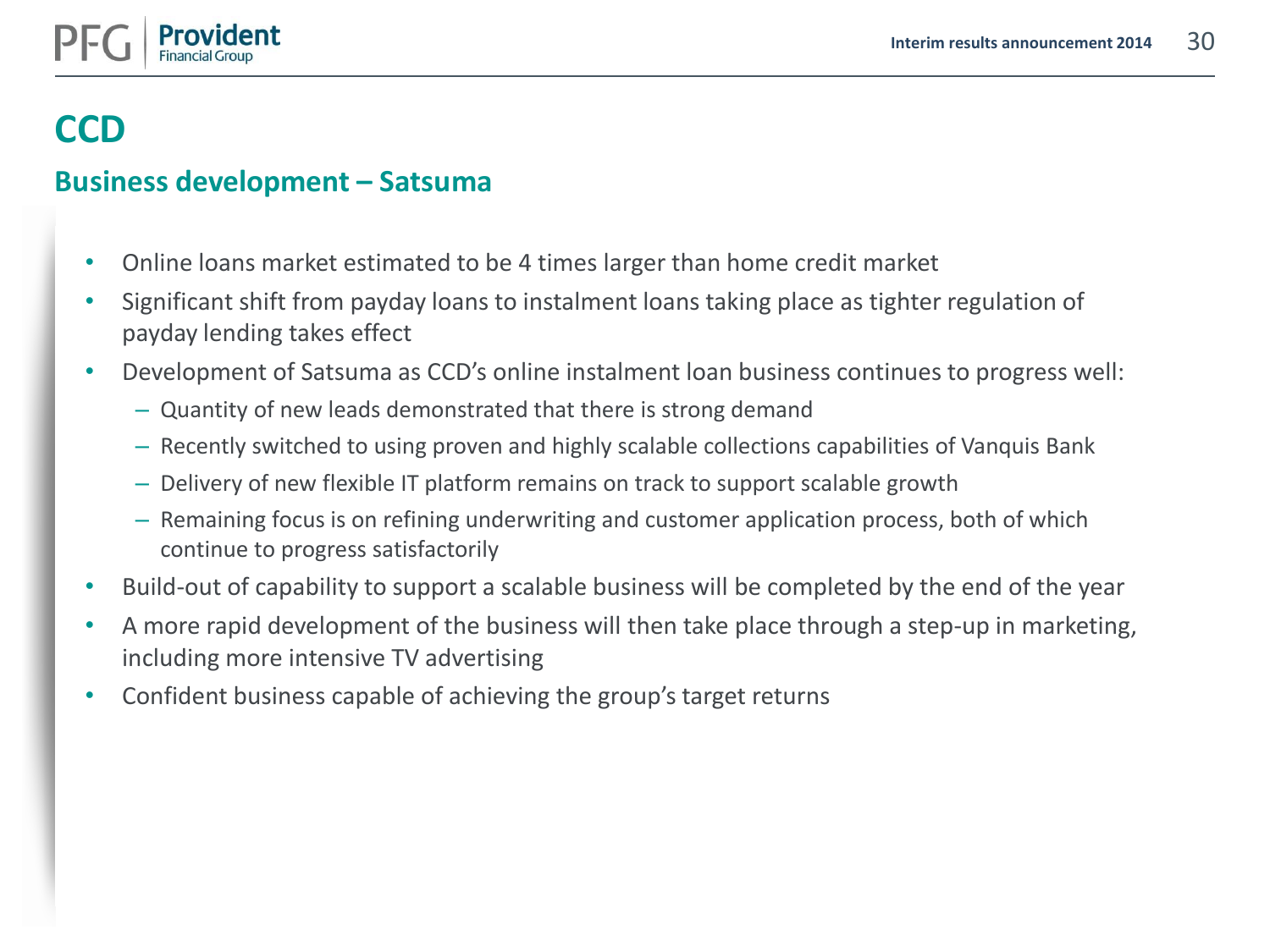

## **OUTLOOK**

- Vanquis Bank continues to generate strong growth and margins through developing its presence in the under-served, non-standard UK credit card market
- CCD is making excellent progress in repositioning the home credit business as leaner, better quality business focused on returns rather than growth
- The build out of capability to support the rapid development of Satsuma will be completed by the end of the year
- Positive momentum from evolving the marketing and distribution of Vanquis Bank's credit proposition in Poland is encouraging
- Group is fully funded until the seasonal peak in 2017

*"The group has produced a very good set of interim results and credit quality in both businesses is very sound as evidenced by the favourable impairment trends in the first half of the year. This provides the foundation for delivering good quality growth for 2014 as a whole."*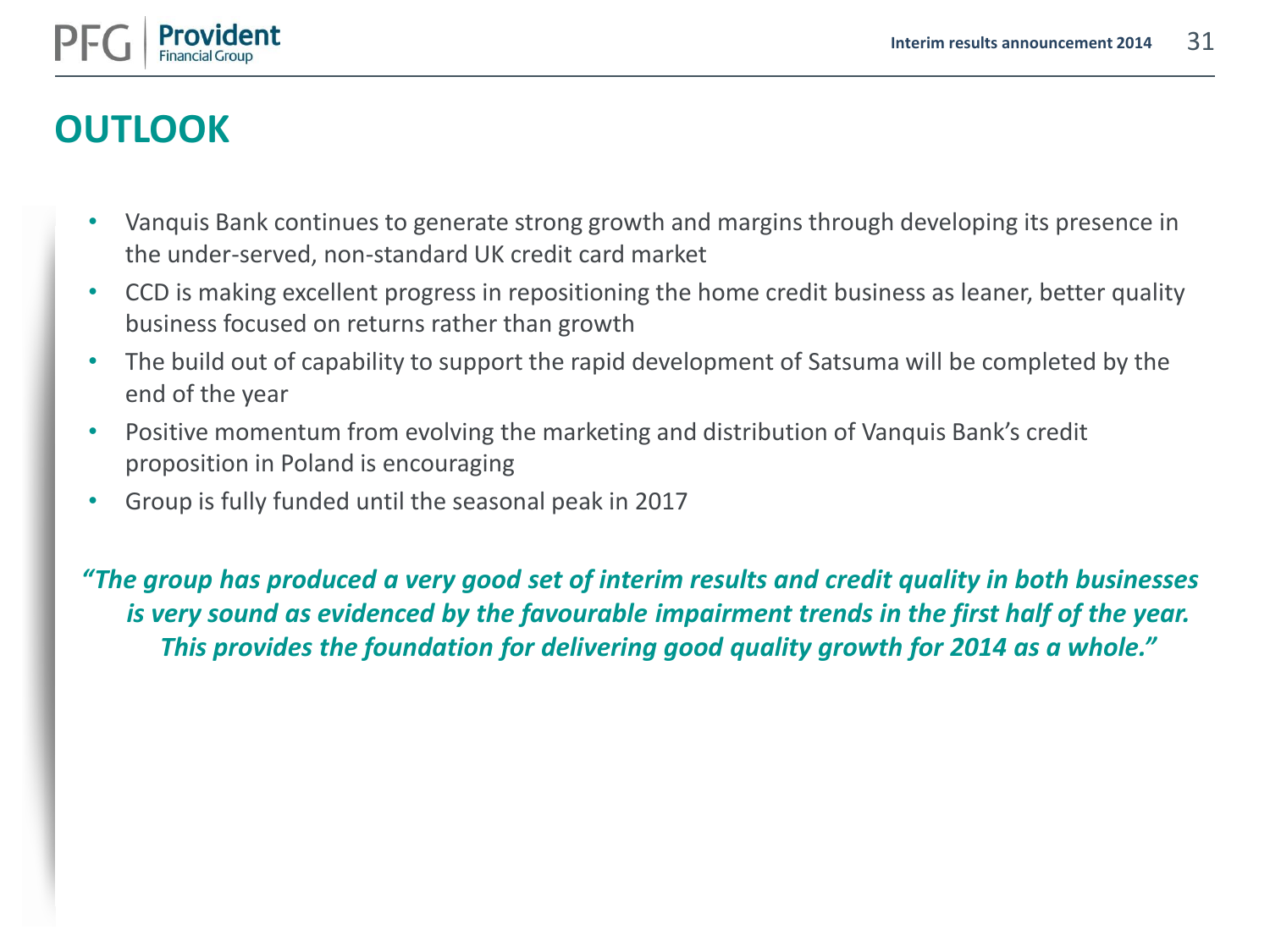

## Questions